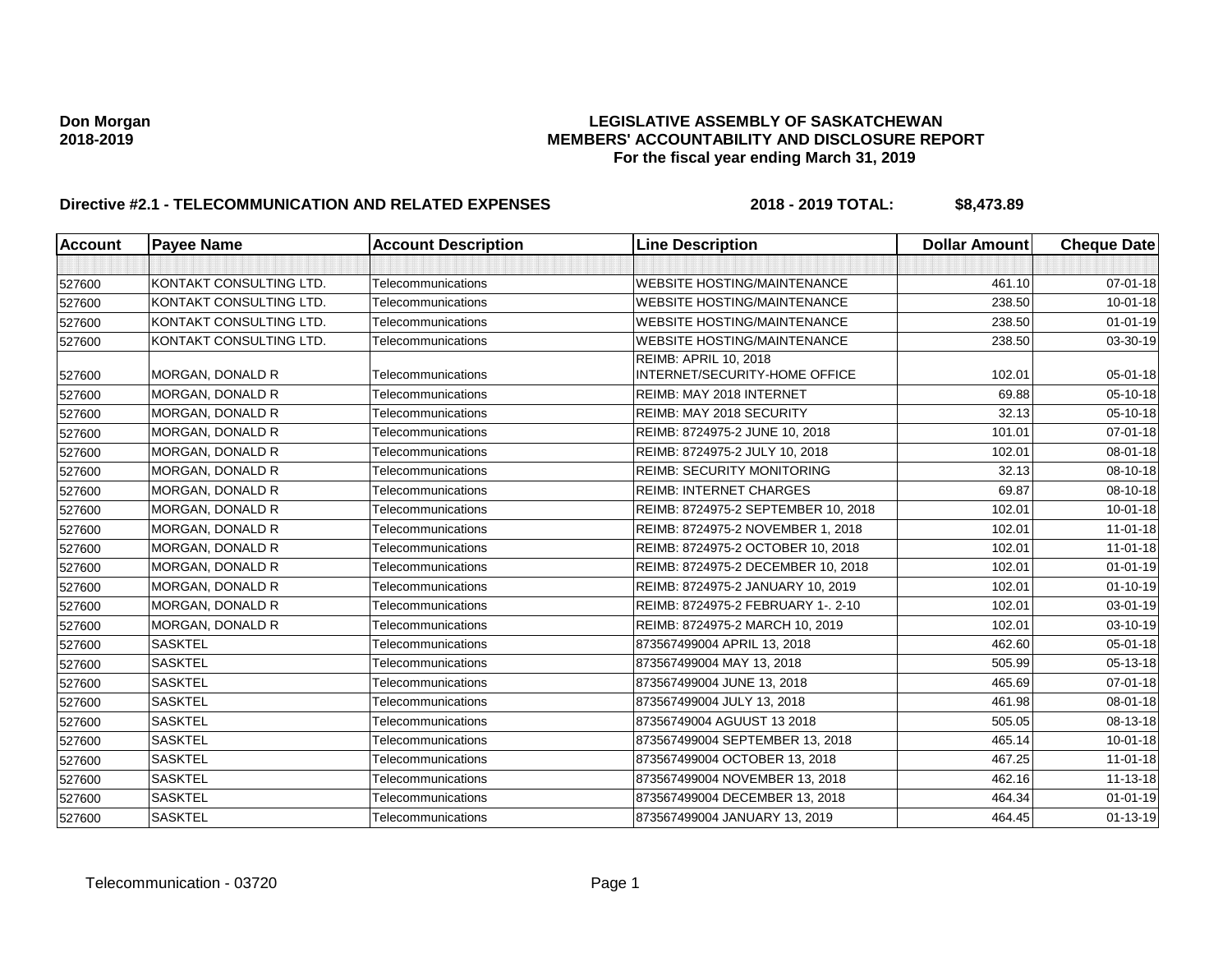| <b>Account</b> | <b>Payee Name</b> | <b>Account Description</b> | <b>Line Description</b>         | <b>Dollar Amount</b> | <b>Cheque Date</b> |
|----------------|-------------------|----------------------------|---------------------------------|----------------------|--------------------|
|                |                   |                            |                                 |                      |                    |
| 527600         | <b>SASKTEL</b>    | Telecommunications         | 873567499004 FEBRUARY 13, 2019  | 462.79               | 03-01-19           |
| 527600         | <b>SASKTEL</b>    | Telecommunications         | 873567499004 MARCH 13, 2019     | 462.74               | 03-13-19           |
| 530600         | <b>SASKTEL</b>    | Placement - Tender Ads     | 873567499004 APRIL 13, 2018     | 42.40                | 05-01-18           |
| 530600         | <b>SASKTEL</b>    | Placement - Tender Ads     | 873567499004 JUNE 13, 2018      | 42.40                | 07-01-18           |
| 530600         | <b>SASKTEL</b>    | Placement - Tender Ads     | 873567499004 JULY 13, 2018      | 42.40                | 08-01-18           |
| 530600         | <b>SASKTEL</b>    | Placement - Tender Ads     | 873567499004 SEPTEMBER 13, 2018 | 42.40                | $10 - 01 - 18$     |
| 530600         | <b>SASKTEL</b>    | Placement - Tender Ads     | 873567499004 OCTOBER 13, 2018   | 42.40                | $11 - 01 - 18$     |
| 530600         | <b>SASKTEL</b>    | Placement - Tender Ads     | 873567499004 NOVEMBER 13, 2018  | 42.40                | 11-13-18           |
| 530600         | <b>SASKTEL</b>    | Placement - Tender Ads     | 873567499004 DECEMBER 13, 2018  | 42.40                | $01 - 01 - 19$     |
| 530600         | <b>SASKTEL</b>    | Placement - Tender Ads     | 873567499004 JANUARY 13, 2019   | 42.40                | $01 - 13 - 19$     |
| 530600         | <b>SASKTEL</b>    | Placement - Tender Ads     | 873567499004 FEBRUARY 13, 2019  | 42.40                | 03-01-19           |
| 530600         | SASKTEL           | Placement - Tender Ads     | 873567499004 MARCH 13, 2019     | 42.40                | 03-13-19           |
|                |                   |                            |                                 |                      |                    |
|                |                   |                            |                                 |                      |                    |
|                |                   |                            |                                 |                      |                    |
|                |                   |                            |                                 |                      |                    |
|                |                   |                            |                                 |                      |                    |
|                |                   |                            |                                 |                      |                    |
|                |                   |                            |                                 |                      |                    |
|                |                   |                            |                                 |                      |                    |
|                |                   |                            |                                 |                      |                    |
|                |                   |                            |                                 |                      |                    |
|                |                   |                            |                                 |                      |                    |
|                |                   |                            |                                 |                      |                    |
|                |                   |                            |                                 |                      |                    |
|                |                   |                            |                                 |                      |                    |
|                |                   |                            |                                 |                      |                    |
|                |                   |                            |                                 |                      |                    |
|                |                   |                            |                                 |                      |                    |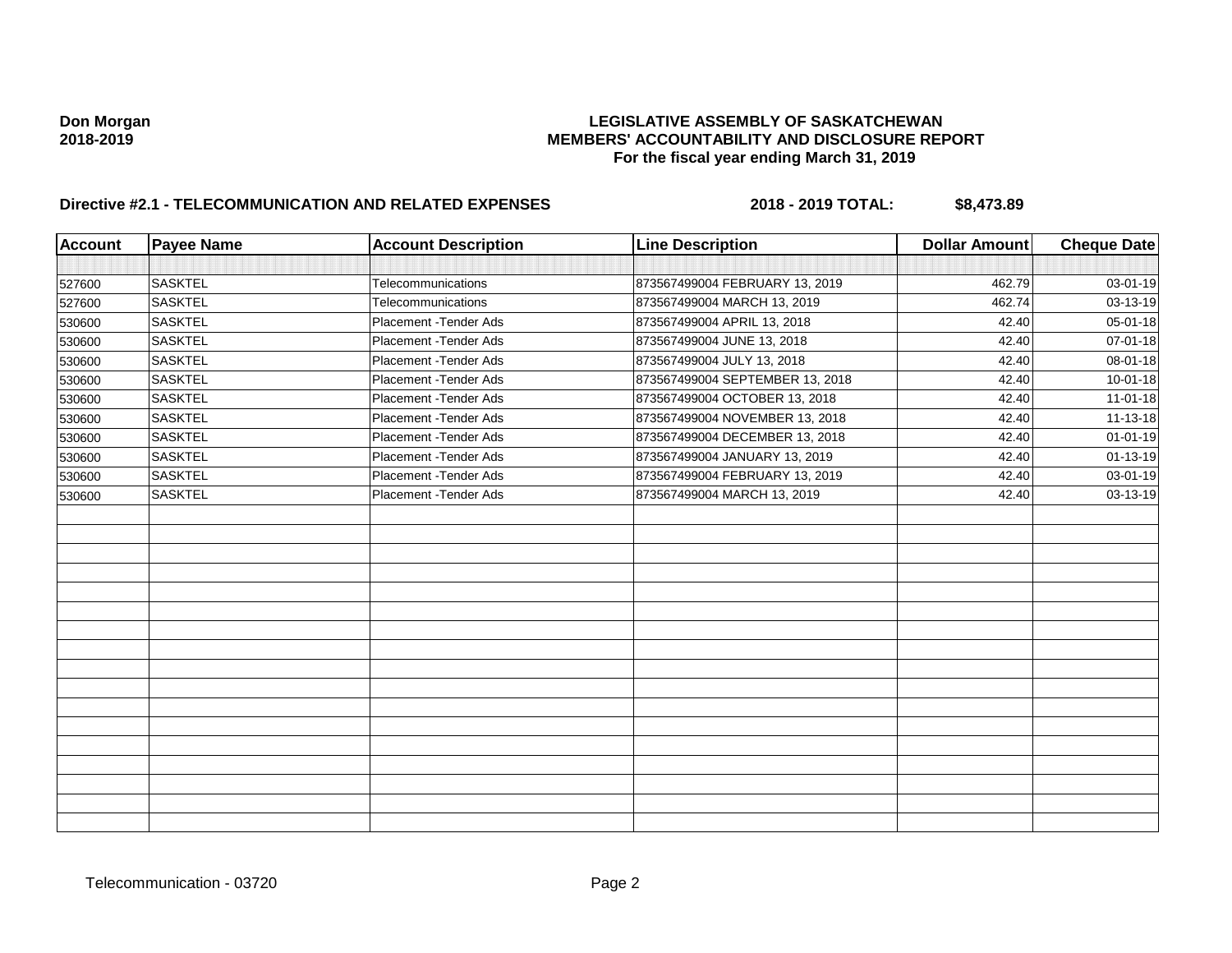| <b>Account</b> | Payee Name | <b>Account Description</b> | <b>Line Description</b> | <b>Dollar Amount</b> | <b>Cheque Date</b> |
|----------------|------------|----------------------------|-------------------------|----------------------|--------------------|
|                |            |                            |                         |                      |                    |
|                |            |                            |                         |                      |                    |
|                |            |                            |                         |                      |                    |
|                |            |                            |                         |                      |                    |
|                |            |                            |                         |                      |                    |
|                |            |                            |                         |                      |                    |
|                |            |                            |                         |                      |                    |
|                |            |                            |                         |                      |                    |
|                |            |                            |                         |                      |                    |
|                |            |                            |                         |                      |                    |
|                |            |                            |                         |                      |                    |
|                |            |                            |                         |                      |                    |
|                |            |                            |                         |                      |                    |
|                |            |                            |                         |                      |                    |
|                |            |                            |                         |                      |                    |
|                |            |                            |                         |                      |                    |
|                |            |                            |                         |                      |                    |
|                |            |                            |                         |                      |                    |
|                |            |                            |                         |                      |                    |
|                |            |                            |                         |                      |                    |
|                |            |                            |                         |                      |                    |
|                |            |                            |                         |                      |                    |
|                |            |                            |                         |                      |                    |
|                |            |                            |                         |                      |                    |
|                |            |                            |                         |                      |                    |
|                |            |                            |                         |                      |                    |
|                |            |                            |                         |                      |                    |
|                |            |                            |                         |                      |                    |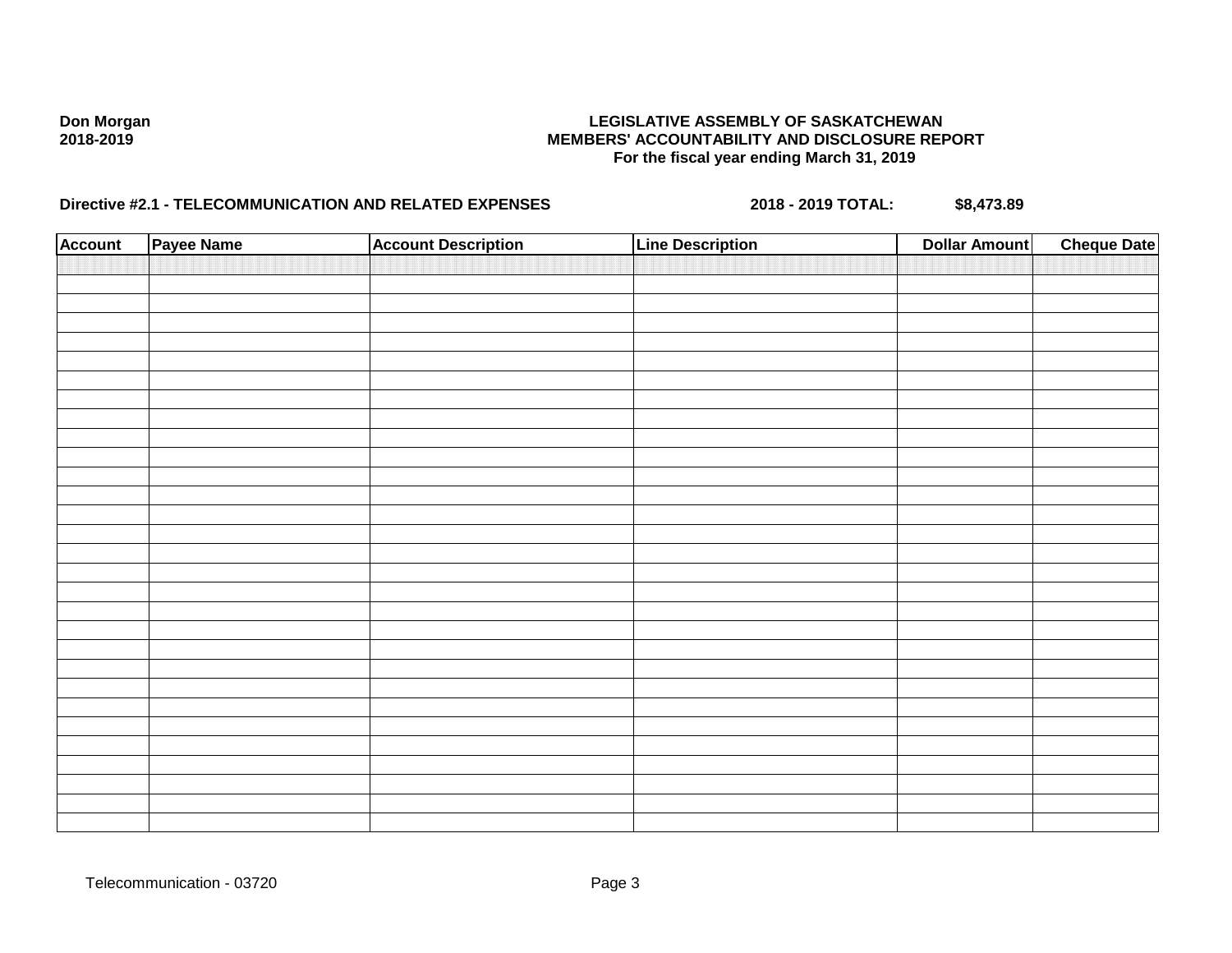| <b>Account</b> | Payee Name | <b>Account Description</b> | <b>Line Description</b> | <b>Dollar Amount</b> | <b>Cheque Date</b> |
|----------------|------------|----------------------------|-------------------------|----------------------|--------------------|
|                |            |                            |                         |                      |                    |
|                |            |                            |                         |                      |                    |
|                |            |                            |                         |                      |                    |
|                |            |                            |                         |                      |                    |
|                |            |                            |                         |                      |                    |
|                |            |                            |                         |                      |                    |
|                |            |                            |                         |                      |                    |
|                |            |                            |                         |                      |                    |
|                |            |                            |                         |                      |                    |
|                |            |                            |                         |                      |                    |
|                |            |                            |                         |                      |                    |
|                |            |                            |                         |                      |                    |
|                |            |                            |                         |                      |                    |
|                |            |                            |                         |                      |                    |
|                |            |                            |                         |                      |                    |
|                |            |                            |                         |                      |                    |
|                |            |                            |                         |                      |                    |
|                |            |                            |                         |                      |                    |
|                |            |                            |                         |                      |                    |
|                |            |                            |                         |                      |                    |
|                |            |                            |                         |                      |                    |
|                |            |                            |                         |                      |                    |
|                |            |                            |                         |                      |                    |
|                |            |                            |                         |                      |                    |
|                |            |                            |                         |                      |                    |
|                |            |                            |                         |                      |                    |
|                |            |                            |                         |                      |                    |
|                |            |                            |                         |                      |                    |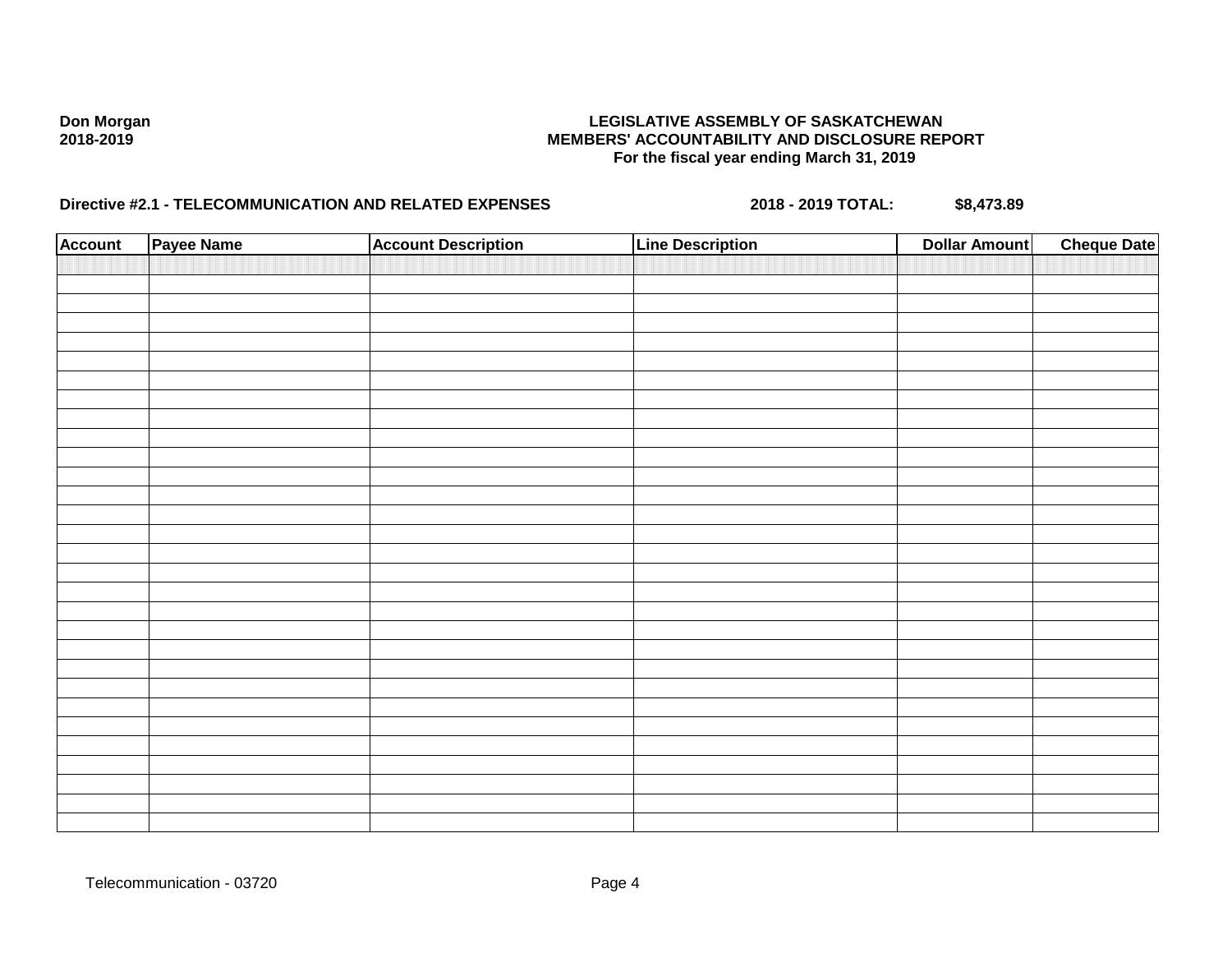| <b>Account</b> | <b>Payee Name</b> | <b>Account Description</b> | <b>Line Description</b> | Dollar Amount | <b>Cheque Date</b> |
|----------------|-------------------|----------------------------|-------------------------|---------------|--------------------|
|                |                   |                            |                         |               |                    |
|                |                   |                            |                         |               |                    |
|                |                   |                            |                         |               |                    |
|                |                   |                            |                         |               |                    |
|                |                   |                            |                         |               |                    |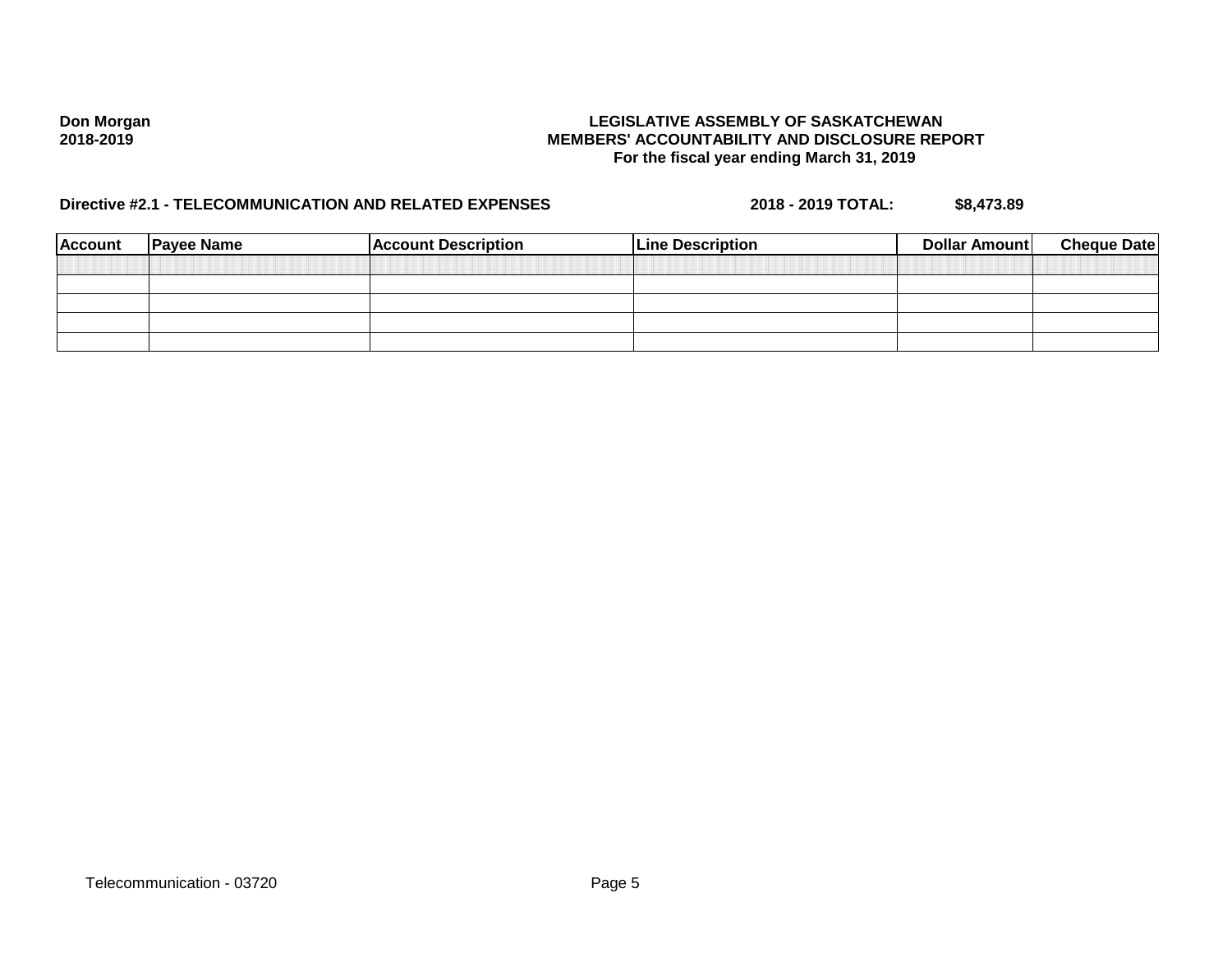### **LEGISLATIVE ASSEMBLY OF SASKATCHEWAN MEMBERS' ACCOUNTABILITY AND DISCLOSURE REPORT For the fiscal year ending March 31, 2019**

| <b>Account</b> | <b>Payee Name</b>            | <b>Account Description</b>  | <b>Line Description</b>          | <b>Dollar Amount</b> | <b>Cheque Date</b> |
|----------------|------------------------------|-----------------------------|----------------------------------|----------------------|--------------------|
|                |                              |                             |                                  |                      |                    |
|                | MINISTER OF FINANCE-MINISTRY |                             |                                  |                      |                    |
| 541900         | OF CENTRAL SERVICES          | <b>Elected Rep - Travel</b> | APRIL 2018 CVA VEHICLE MIN0003   | 285.13               | 05-01-18           |
|                | MINISTER OF FINANCE-MINISTRY |                             |                                  |                      |                    |
| 541900         | OF CENTRAL SERVICES          | Elected Rep - Travel        | MAY 2018 MLA CVA                 | 335.31               | 06-01-18           |
|                | MINISTER OF FINANCE-MINISTRY |                             |                                  |                      |                    |
| 541900         | OF CENTRAL SERVICES          | <b>Elected Rep - Travel</b> | <b>CVA TRAVEL FEBRUARY 2018</b>  | 225.27               | 06-04-18           |
|                | MINISTER OF FINANCE-MINISTRY |                             |                                  |                      |                    |
| 541900         | OF CENTRAL SERVICES          | Elected Rep - Travel        | CVA TRAVEL JUNE 2016 MIN003      | 325.46               | 08-01-18           |
|                | MINISTER OF FINANCE-MINISTRY |                             |                                  |                      |                    |
| 541900         | OF CENTRAL SERVICES          | <b>Elected Rep - Travel</b> | JULY 2018 CVA TRAVEL             | 609.48               | 08-01-18           |
|                | MINISTER OF FINANCE-MINISTRY |                             |                                  |                      |                    |
| 541900         | OF CENTRAL SERVICES          | <b>Elected Rep - Travel</b> | AUGUST 2018 CVA MIN003           | 215.06               | $10 - 01 - 18$     |
|                | MINISTER OF FINANCE-MINISTRY |                             | SEPTEMBER & OCTOBER 2018 CVA     |                      |                    |
| 541900         | OF CENTRAL SERVICES          | Elected Rep - Travel        | <b>TRAVEL</b>                    | 879.42               | $11 - 01 - 18$     |
|                | MINISTER OF FINANCE-MINISTRY |                             |                                  |                      |                    |
| 541900         | OF CENTRAL SERVICES          | <b>Elected Rep - Travel</b> | NOVEMBER 2018 CVA                | 290.93               | $12 - 01 - 18$     |
|                | MINISTER OF FINANCE-MINISTRY |                             |                                  |                      |                    |
| 541900         | OF CENTRAL SERVICES          | <b>Elected Rep - Travel</b> | <b>CVA MLA TRAVEL</b>            | 272.04               | $01 - 01 - 19$     |
|                | MINISTER OF FINANCE-MINISTRY |                             |                                  |                      |                    |
| 541900         | OF CENTRAL SERVICES          | Elected Rep - Travel        | JANUARY 2019 CVA VEHICLE MLA USE | 202.49               | 03-01-19           |
|                | MINISTER OF FINANCE-MINISTRY |                             |                                  |                      |                    |
| 541900         | OF CENTRAL SERVICES          | <b>Elected Rep - Travel</b> | FEBRUARY 2019 CVA VEHICLE        | 327.41               | 03-01-19           |
|                | MINISTER OF FINANCE-MINISTRY |                             |                                  |                      |                    |
| 541900         | OF CENTRAL SERVICES          | Elected Rep - Travel        | MARCH 2019 CVA                   | 276.37               | 03-01-19           |
|                |                              |                             | APRIL 2018 MLA REGINA            |                      |                    |
| 541900         | MORGAN, DONALD R             | Elected Rep - Travel        | <b>ACCOMMODATIONS</b>            | 638.17               | 04-18-18           |
|                |                              |                             | MAY 2018 MLA REGINA              |                      |                    |
| 541900         | MORGAN, DONALD R             | Elected Rep - Travel        | <b>ACCOMMODATIONS</b>            | 638.17               | 05-18-18           |
|                |                              |                             | JUNE 2018 MLA REGINA             |                      |                    |
| 541900         | <b>MORGAN, DONALD R</b>      | Elected Rep - Travel        | <b>ACCOMMODATIONS</b>            | 638.17               | 06-01-18           |
|                |                              |                             | JULY 2018 MLA REGINA             |                      |                    |
| 541900         | MORGAN, DONALD R             | Elected Rep - Travel        | <b>ACCOMMODATIONS</b>            | 638.17               | 07-20-18           |
| 541900         | MORGAN, DONALD R             | <b>Elected Rep - Travel</b> | MLA TRAVEL APR 12-AUG 24 2018    | 1,865.82             | 08-20-18           |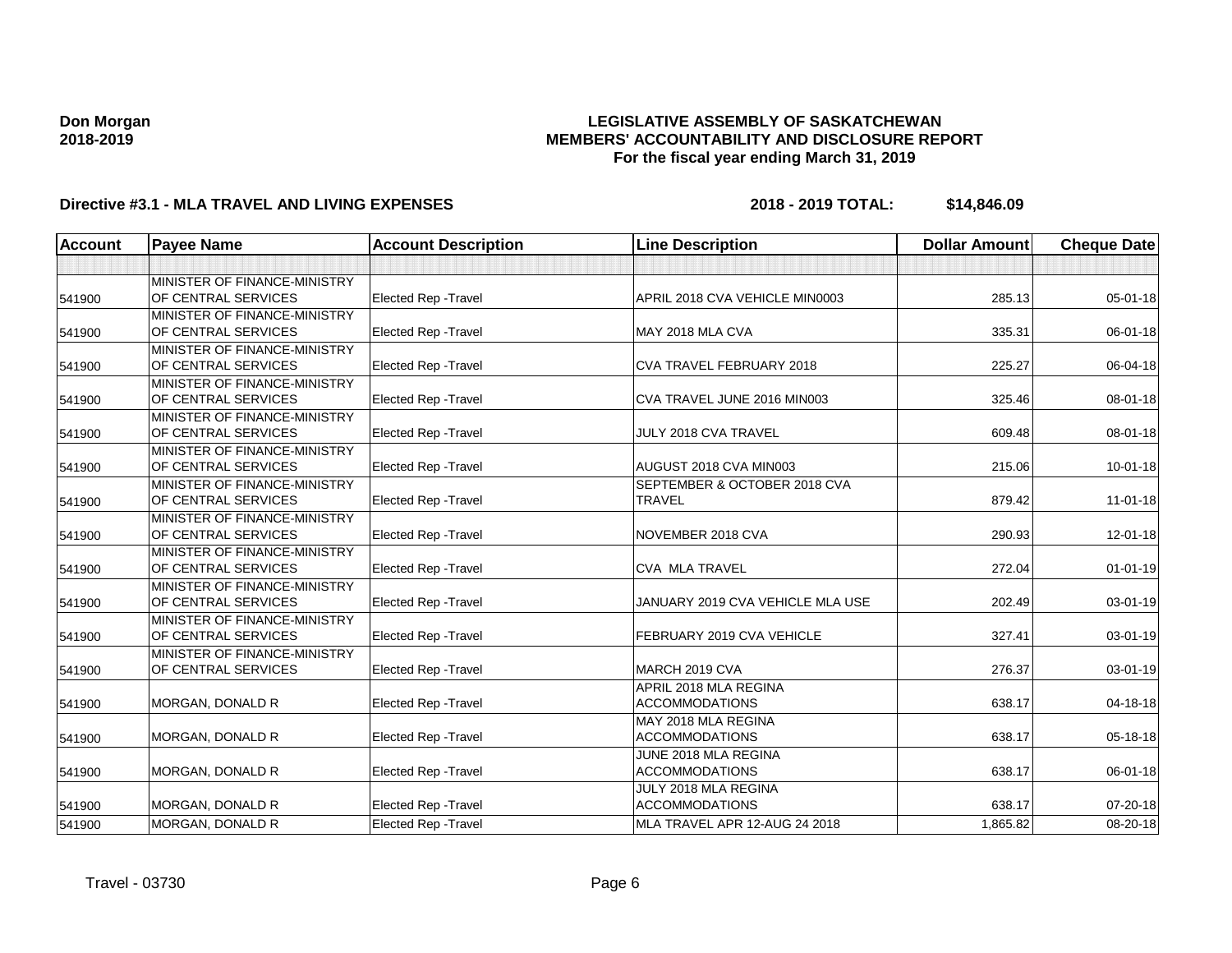### **LEGISLATIVE ASSEMBLY OF SASKATCHEWAN MEMBERS' ACCOUNTABILITY AND DISCLOSURE REPORT For the fiscal year ending March 31, 2019**

| <b>Account</b> | <b>Payee Name</b>       | <b>Account Description</b>  | <b>Line Description</b>                            | <b>Dollar Amount</b> | <b>Cheque Date</b> |
|----------------|-------------------------|-----------------------------|----------------------------------------------------|----------------------|--------------------|
|                |                         |                             |                                                    |                      |                    |
| 541900         | MORGAN, DONALD R        | Elected Rep - Travel        | AUGUST 2018 MLA REGINA<br><b>ACCOMMODATIONS</b>    | 638.17               | 08-23-18           |
| 541900         | <b>MORGAN, DONALD R</b> | Elected Rep - Travel        | SEPTEMBER 2018 MLA REGINA<br><b>ACCOMMODATIONS</b> | 638.17               | 09-20-18           |
| 541900         | MORGAN, DONALD R        | Elected Rep - Travel        | MLA TRAVEL JUNE 19 & AUGUST 8-9, 2018              | 144.65               | $10 - 11 - 18$     |
| 541900         | MORGAN, DONALD R        | <b>Elected Rep - Travel</b> | OCTOBER 2018 MLA REGINA<br><b>ACCOMMODATIONS</b>   | 638.17               | 10-18-18           |
| 541900         | MORGAN, DONALD R        | Elected Rep - Travel        | MLA REGINA ACCOMMODATIONS NOV<br>2018              | 638.17               | $11-01-18$         |
| 541900         | MORGAN, DONALD R        | Elected Rep - Travel        | MLA REGINA ACCOMMODATIONS DEC<br>2018              | 638.17               | 12-19-18           |
| 541900         | <b>MORGAN, DONALD R</b> | Elected Rep - Travel        | MLA TRAVEL NOVEMBER 22 - DECEMBER<br>1.2018        | 50.00                | $01 - 25 - 19$     |
| 541900         | MORGAN, DONALD R        | Elected Rep - Travel        | MLA TRAVEL JANUARY 24, 2019                        | 237.14               | 03-01-19           |
| 541900         | MORGAN, DONALD R        | Elected Rep - Travel        | JANUARY 2019 MLA REGINA<br><b>ACCOMMODATIONS</b>   | 634.05               | 03-28-19           |
| 541900         | MORGAN, DONALD R        | Elected Rep - Travel        | FEBRUARY 2019 MLA REGINA<br><b>ACCOMMODATIONS</b>  | 586.05               | 03-28-19           |
| 541900         | MORGAN, DONALD R        | Elected Rep - Travel        | MLA TRAVEL JANUARY 11 - MARCH 21,<br>2019          | 658.43               | 03-28-19           |
| 541900         | <b>MORGAN, DONALD R</b> | Elected Rep - Travel        | MARCH 2019 MLA REGINA<br><b>ACCOMMODATIONS</b>     | 682.05               | 03-28-19           |
|                |                         |                             |                                                    |                      |                    |
|                |                         |                             |                                                    |                      |                    |
|                |                         |                             |                                                    |                      |                    |
|                |                         |                             |                                                    |                      |                    |
|                |                         |                             |                                                    |                      |                    |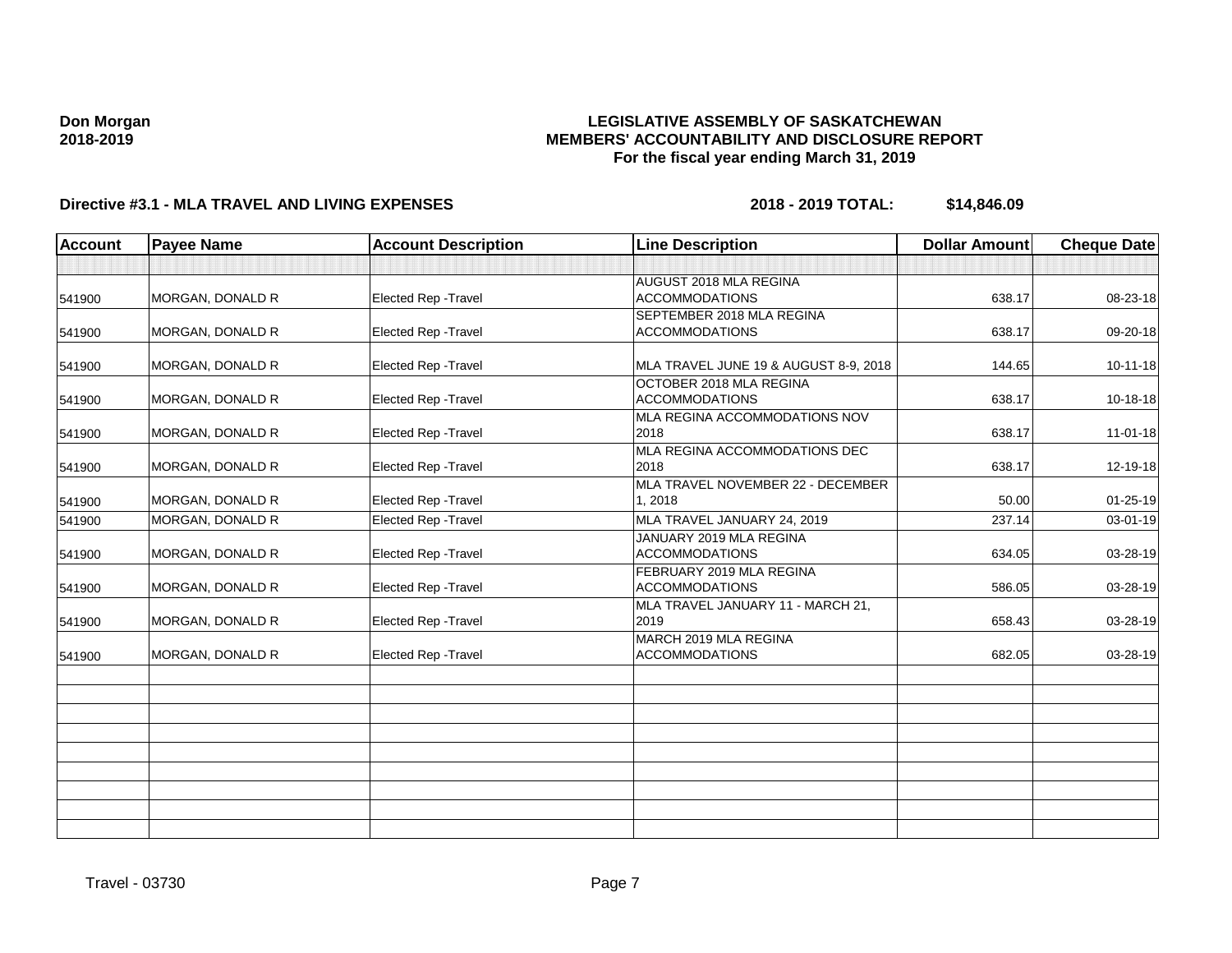### **LEGISLATIVE ASSEMBLY OF SASKATCHEWAN MEMBERS' ACCOUNTABILITY AND DISCLOSURE REPORT For the fiscal year ending March 31, 2019**

| <b>Account</b> | Payee Name | <b>Account Description</b> | <b>Line Description</b> | <b>Dollar Amount</b> | <b>Cheque Date</b> |
|----------------|------------|----------------------------|-------------------------|----------------------|--------------------|
|                |            |                            |                         |                      |                    |
|                |            |                            |                         |                      |                    |
|                |            |                            |                         |                      |                    |
|                |            |                            |                         |                      |                    |
|                |            |                            |                         |                      |                    |
|                |            |                            |                         |                      |                    |
|                |            |                            |                         |                      |                    |
|                |            |                            |                         |                      |                    |
|                |            |                            |                         |                      |                    |
|                |            |                            |                         |                      |                    |
|                |            |                            |                         |                      |                    |
|                |            |                            |                         |                      |                    |
|                |            |                            |                         |                      |                    |
|                |            |                            |                         |                      |                    |
|                |            |                            |                         |                      |                    |
|                |            |                            |                         |                      |                    |
|                |            |                            |                         |                      |                    |
|                |            |                            |                         |                      |                    |
|                |            |                            |                         |                      |                    |
|                |            |                            |                         |                      |                    |
|                |            |                            |                         |                      |                    |
|                |            |                            |                         |                      |                    |
|                |            |                            |                         |                      |                    |
|                |            |                            |                         |                      |                    |
|                |            |                            |                         |                      |                    |
|                |            |                            |                         |                      |                    |
|                |            |                            |                         |                      |                    |
|                |            |                            |                         |                      |                    |
|                |            |                            |                         |                      |                    |
|                |            |                            |                         |                      |                    |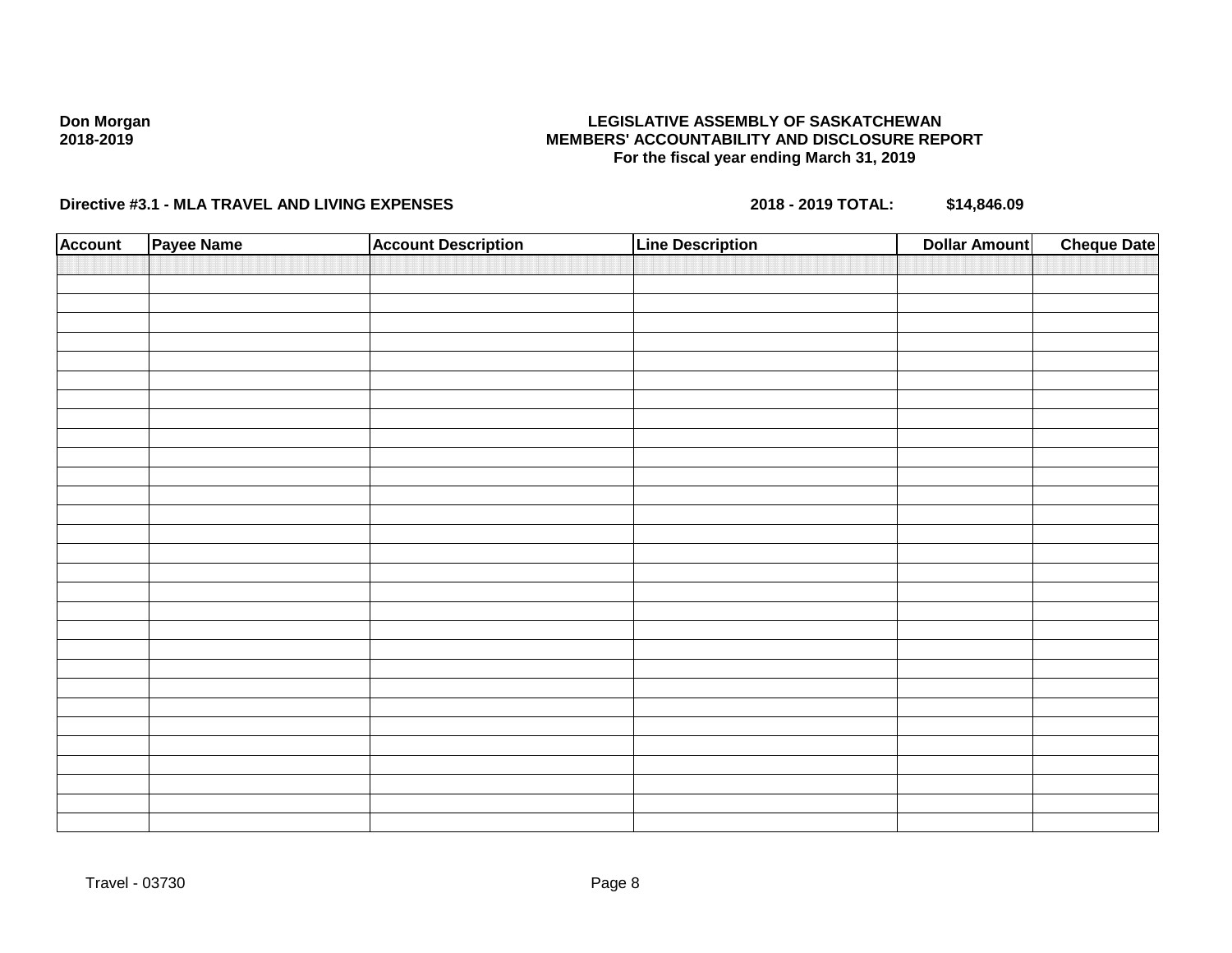### **LEGISLATIVE ASSEMBLY OF SASKATCHEWAN MEMBERS' ACCOUNTABILITY AND DISCLOSURE REPORT For the fiscal year ending March 31, 2019**

| <b>Account</b> | Payee Name | <b>Account Description</b> | <b>Line Description</b> | <b>Dollar Amount</b> | <b>Cheque Date</b> |
|----------------|------------|----------------------------|-------------------------|----------------------|--------------------|
|                |            |                            |                         |                      |                    |
|                |            |                            |                         |                      |                    |
|                |            |                            |                         |                      |                    |
|                |            |                            |                         |                      |                    |
|                |            |                            |                         |                      |                    |
|                |            |                            |                         |                      |                    |
|                |            |                            |                         |                      |                    |
|                |            |                            |                         |                      |                    |
|                |            |                            |                         |                      |                    |
|                |            |                            |                         |                      |                    |
|                |            |                            |                         |                      |                    |
|                |            |                            |                         |                      |                    |
|                |            |                            |                         |                      |                    |
|                |            |                            |                         |                      |                    |
|                |            |                            |                         |                      |                    |
|                |            |                            |                         |                      |                    |
|                |            |                            |                         |                      |                    |
|                |            |                            |                         |                      |                    |
|                |            |                            |                         |                      |                    |
|                |            |                            |                         |                      |                    |
|                |            |                            |                         |                      |                    |
|                |            |                            |                         |                      |                    |
|                |            |                            |                         |                      |                    |
|                |            |                            |                         |                      |                    |
|                |            |                            |                         |                      |                    |
|                |            |                            |                         |                      |                    |
|                |            |                            |                         |                      |                    |
|                |            |                            |                         |                      |                    |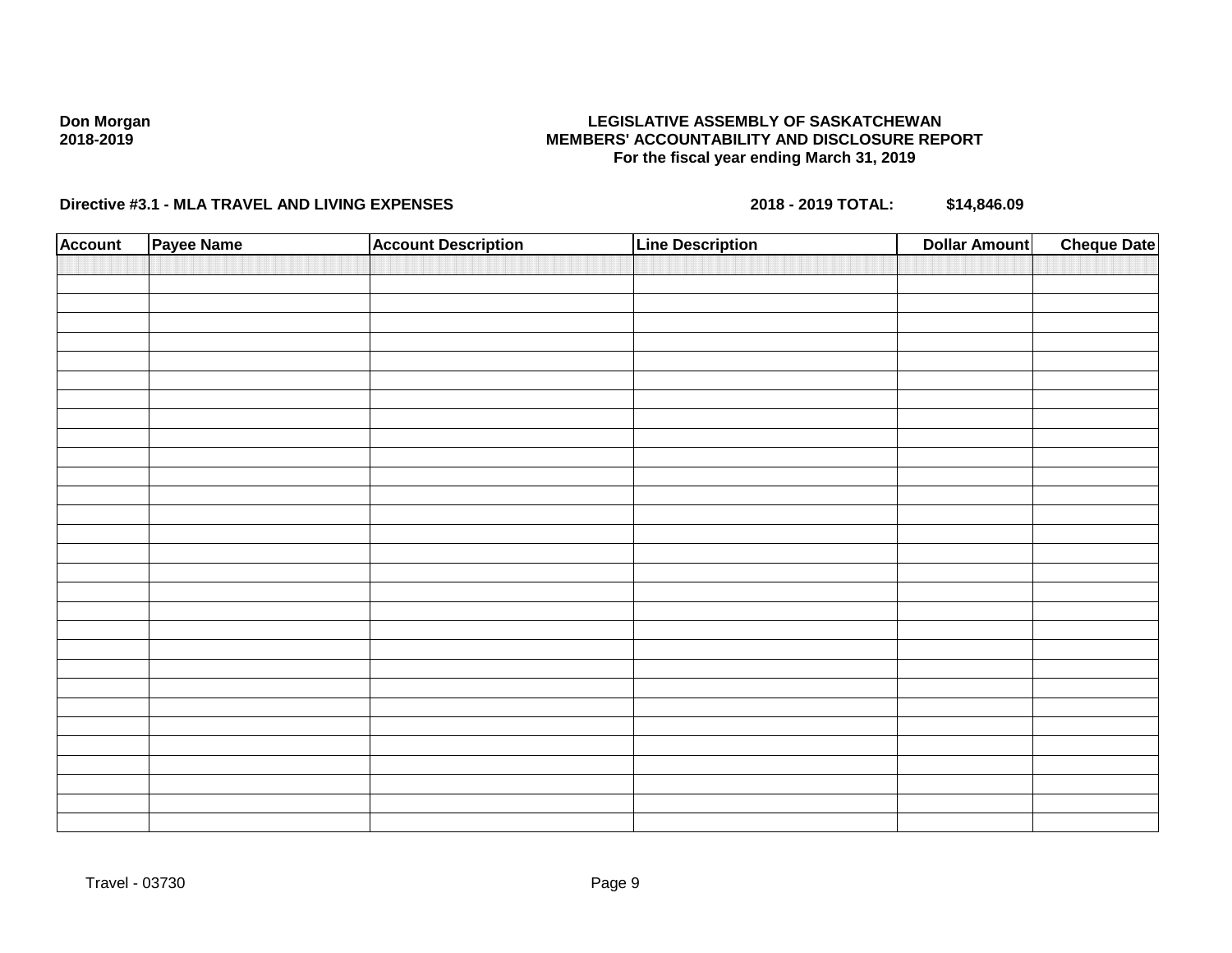### **LEGISLATIVE ASSEMBLY OF SASKATCHEWAN MEMBERS' ACCOUNTABILITY AND DISCLOSURE REPORT For the fiscal year ending March 31, 2019**

| <b>Account</b> | Payee Name | <b>Account Description</b> | <b>Line Description</b> | <b>Dollar Amount</b> | <b>Cheque Date</b> |
|----------------|------------|----------------------------|-------------------------|----------------------|--------------------|
|                |            |                            |                         |                      |                    |
|                |            |                            |                         |                      |                    |
|                |            |                            |                         |                      |                    |
|                |            |                            |                         |                      |                    |
|                |            |                            |                         |                      |                    |
|                |            |                            |                         |                      |                    |
|                |            |                            |                         |                      |                    |
|                |            |                            |                         |                      |                    |
|                |            |                            |                         |                      |                    |
|                |            |                            |                         |                      |                    |
|                |            |                            |                         |                      |                    |
|                |            |                            |                         |                      |                    |
|                |            |                            |                         |                      |                    |
|                |            |                            |                         |                      |                    |
|                |            |                            |                         |                      |                    |
|                |            |                            |                         |                      |                    |
|                |            |                            |                         |                      |                    |
|                |            |                            |                         |                      |                    |
|                |            |                            |                         |                      |                    |
|                |            |                            |                         |                      |                    |
|                |            |                            |                         |                      |                    |
|                |            |                            |                         |                      |                    |
|                |            |                            |                         |                      |                    |
|                |            |                            |                         |                      |                    |
|                |            |                            |                         |                      |                    |
|                |            |                            |                         |                      |                    |
|                |            |                            |                         |                      |                    |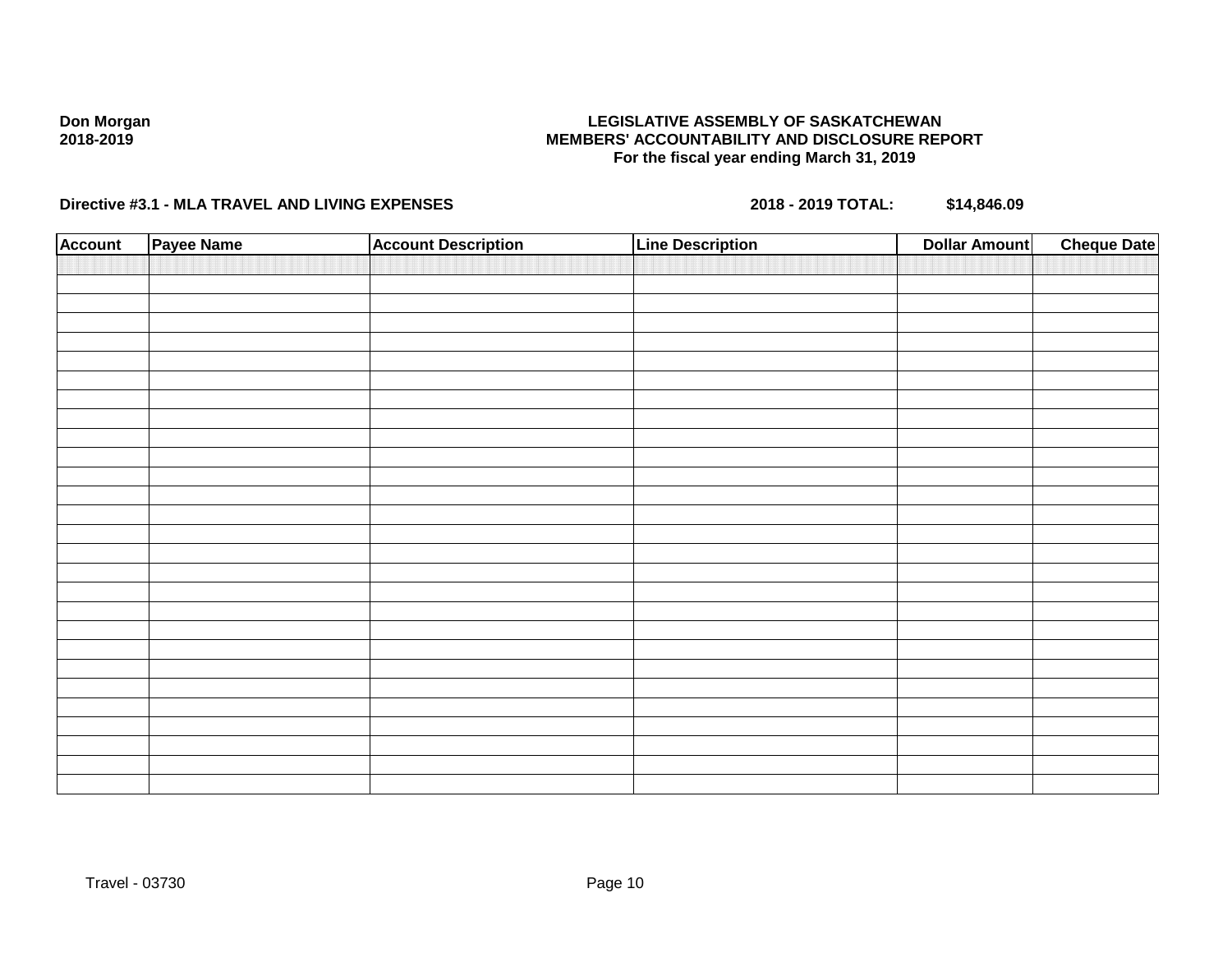### **LEGISLATIVE ASSEMBLY OF SASKATCHEWAN MEMBERS' ACCOUNTABILITY AND DISCLOSURE REPORT For the fiscal year ending March 31, 2019**

| <b>Account</b> | <b>Payee Name</b>                                   | <b>Account Description</b>                | <b>Line Description</b>         | <b>Dollar Amount</b> | <b>Cheque Date</b> |
|----------------|-----------------------------------------------------|-------------------------------------------|---------------------------------|----------------------|--------------------|
|                |                                                     |                                           |                                 |                      |                    |
| 521372         | <b>IMAGERY</b>                                      | Photographer's Services                   | CHRISTMAS CARD PREPARE & MAIL   | 1,017.88             | 02-01-19           |
| 522000         | <b>LAKEVIEW PLACE VENTURES</b>                      | Rent of Ground, Buildings and Other Space | APRIL 2018 MLA OFFICE RENT      | 1,755.00             | $04 - 01 - 18$     |
| 522000         | <b>LAKEVIEW PLACE VENTURES</b>                      | Rent of Ground, Buildings and Other Space | MAY 2018 MLA OFFICE RENT        | 1,755.00             | 04-16-18           |
| 522000         | LAKEVIEW PLACE VENTURES                             | Rent of Ground, Buildings and Other Space | JUNE 2018 MLA OFFICE RENT       | 1,755.00             | 05-18-18           |
| 522000         | <b>LAKEVIEW PLACE VENTURES</b>                      | Rent of Ground, Buildings and Other Space | JULY 2018 MLA OFFICE RENT       | 1,755.00             | 06-19-18           |
| 522000         | LAKEVIEW PLACE VENTURES                             | Rent of Ground, Buildings and Other Space | AUGUST 2018 MLA OFFICE RENT     | 1,755.00             | $07 - 18 - 18$     |
| 522000         | <b>LAKEVIEW PLACE VENTURES</b>                      | Rent of Ground, Buildings and Other Space | SEPTEMBER 2018 MLA OFFICE RENT  | 1,755.00             | 08-17-18           |
| 522000         | <b>LAKEVIEW PLACE VENTURES</b>                      | Rent of Ground, Buildings and Other Space | OCTOBER 2018 MLA OFFICE RENT    | 1,755.00             | 09-19-18           |
| 522000         | <b>LAKEVIEW PLACE VENTURES</b>                      | Rent of Ground, Buildings and Other Space | NOVEMBER 2018 MLA OFFICE RENT   | 1,755.00             | 10-16-18           |
| 522000         | <b>LAKEVIEW PLACE VENTURES</b>                      | Rent of Ground, Buildings and Other Space | DECEMBER 2018 MLA OFFICE RENT   | 1,755.00             | 11-16-18           |
| 522000         | <b>LAKEVIEW PLACE VENTURES</b>                      | Rent of Ground, Buildings and Other Space | JANUARY 2019 MLA OFFICE RENT    | 1,755.00             | 12-18-18           |
| 522000         | <b>LAKEVIEW PLACE VENTURES</b>                      | Rent of Ground, Buildings and Other Space | FEBRUARY 2019 MLA OFFICE RENT   | 1,755.00             | $01 - 15 - 19$     |
| 522000         | <b>LAKEVIEW PLACE VENTURES</b>                      | Rent of Ground, Buildings and Other Space | MAR/19 MLA OFFICE RENT          | 1,755.00             | $02 - 11 - 19$     |
| 522200         | MINISTER OF FINANCE-MINISTRY<br>OF CENTRAL SERVICES | <b>Rent of Photocopiers</b>               | PHOTOCOPIER SERVICE FEE 2018/19 | 100.00               | 12-01-18           |
| 522200         | <b>MORGAN, DONALD R</b>                             | Rent of Photocopiers                      | <b>COPIER CHARGES</b>           | 91.96                | $10 - 01 - 18$     |
| 522200         | TOSHIBA OF CANADA LTD.                              | <b>Rent of Photocopiers</b>               | <b>COPIER CHARGES</b>           | 92.82                | 05-01-18           |
| 522200         | TOSHIBA OF CANADA LTD.                              | Rent of Photocopiers                      | <b>COPIER CHARGES</b>           | 112.04               | 05-01-18           |
| 522200         | TOSHIBA OF CANADA LTD.                              | Rent of Photocopiers                      | <b>COPIER CHARGES</b>           | 93.77                | 06-01-18           |
| 522200         | TOSHIBA OF CANADA LTD.                              | Rent of Photocopiers                      | <b>COPIER CHARGES</b>           | 91.94                | 07-01-18           |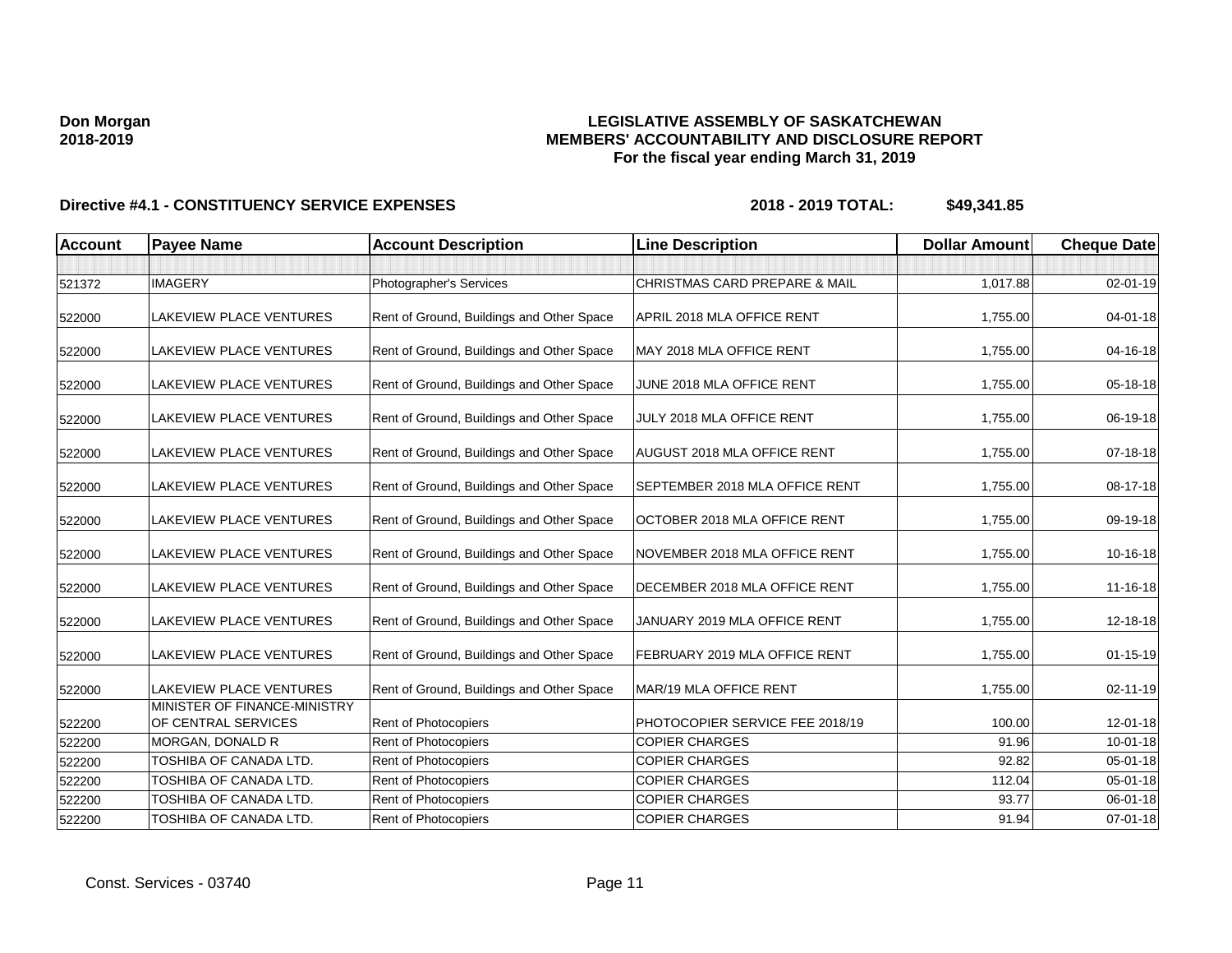### **LEGISLATIVE ASSEMBLY OF SASKATCHEWAN MEMBERS' ACCOUNTABILITY AND DISCLOSURE REPORT For the fiscal year ending March 31, 2019**

| Account | <b>Payee Name</b>                                  | <b>Account Description</b>              | <b>Line Description</b>                                     | <b>Dollar Amount</b> | <b>Cheque Date</b> |
|---------|----------------------------------------------------|-----------------------------------------|-------------------------------------------------------------|----------------------|--------------------|
|         |                                                    |                                         |                                                             |                      |                    |
| 522200  | <b>TOSHIBA OF CANADA LTD.</b>                      | Rent of Photocopiers                    | <b>COPIER CHARGES</b>                                       | 93.15                | $08 - 01 - 18$     |
| 522200  | TOSHIBA OF CANADA LTD.                             | Rent of Photocopiers                    | <b>COPIER CHARGES</b>                                       | 92.93                | 09-01-18           |
| 522200  | TOSHIBA OF CANADA LTD.                             | Rent of Photocopiers                    | <b>COPIER CHARGES</b>                                       | 91.36                | $11-01-18$         |
| 522200  | TOSHIBA OF CANADA LTD.                             | Rent of Photocopiers                    | <b>COPIER CHARGES</b>                                       | 92.50                | 11-06-18           |
| 522200  | TOSHIBA OF CANADA LTD.                             | Rent of Photocopiers                    | <b>COPIER CHARGES</b>                                       | 93.73                | $01 - 01 - 19$     |
| 522200  | TOSHIBA OF CANADA LTD.                             | Rent of Photocopiers                    | <b>COPIER CHARGES</b>                                       | 94.16                | $01 - 08 - 19$     |
| 522200  | TOSHIBA OF CANADA LTD.                             | Rent of Photocopiers                    | <b>COPIER CHARGES</b>                                       | 91.73                | $03 - 01 - 19$     |
| 522200  | TOSHIBA OF CANADA LTD.                             | Rent of Photocopiers                    | <b>COPIER CHARGES</b>                                       | 92.53                | 03-08-19           |
| 522500  | <b>GALON INSURANCE BROKERS</b>                     | <b>Insurance Premiums</b>               | INSURANCE POLICY #C700339556                                | 672.04               | 03-07-19           |
| 525000  | <b>IMAGERY</b>                                     | Postal, Courier, Freight and Related    | <b>CHRISTMAS CARD PREPARE &amp; MAIL</b>                    | 1,590.85             | 02-01-19           |
| 525000  | <b>KNOSS, ANGELA</b>                               | Postal, Courier, Freight and Related    | POSTAGE/OFFICE SUPPLIES                                     | 3.78                 | 06-01-18           |
| 525000  | <b>KNOSS, ANGELA</b>                               | Postal, Courier, Freight and Related    | POSTAGES/OFFICE SUPPLIES                                    | 5.25                 | $07 - 16 - 18$     |
| 525000  | <b>KNOSS, ANGELA</b>                               | Postal, Courier, Freight and Related    | POSTAGE/MISC/GREETING CARDS                                 | 9.86                 | $11 - 01 - 18$     |
| 525000  | <b>KNOSS, ANGELA</b>                               | Postal, Courier, Freight and Related    | OFFICE SUPPLIES/POSTAGE                                     | 16.35                | 03-22-19           |
| 529200  | MORGAN, DONALD R                                   | Professional Development                | <b>REIMB: REGISTRATION FEES</b>                             | 375.00               | 08-01-18           |
| 530000  | <b>BELL MEDIA INC.</b>                             | <b>Communications Development Costs</b> | <b>PRODUCTION</b>                                           | 125.00               | 12-13-18           |
| 530000  | <b>PATTISON OUTDOOR</b><br><b>ADVERTISING LTD.</b> | <b>Communications Development Costs</b> | ADVERTISING PRODUCTION - NO GST                             | 259.70               | 12-03-18           |
| 530000  | <b>PATTISON OUTDOOR</b><br>ADVERTISING LTD.        | <b>Communications Development Costs</b> | ADVERTISING PRODUCTION - NO GST                             | 259.70               | $01 - 01 - 19$     |
| 530300  | MARU GROUP CANADA INC.                             | Primary Research/Focus group            | AD HOC CONSULTING - BRAND<br><b>HEALTH/TRACKING U&amp;A</b> | 632.98               | 08-01-18           |
| 530300  | MARU GROUP CANADA INC.                             | Primary Research/Focus group            | AD HOC CONSULTING-BRAND<br>HEALTH/TRACKING/U&A              | 632.98               | $10 - 01 - 18$     |
| 530300  | MARU GROUP CANADA INC.                             | Primary Research/Focus group            | <b>GROUP AD HOC CONSULTING</b>                              | 632.98               | $11 - 01 - 18$     |
| 530300  | MARU GROUP CANADA INC.                             | Primary Research/Focus group            | <b>GROUP AD AD CONSULTING</b>                               | 632.98               | 12-01-18           |
| 530500  | <b>BELL MEDIA INC.</b>                             | Media Placement                         | <b>ADVERTISING</b>                                          | 1,898.00             | $01 - 01 - 19$     |
| 530500  | <b>BELL MEDIA INC.</b>                             | Media Placement                         | <b>ADVERTISING</b>                                          | 602.00               | $02 - 01 - 19$     |
| 530500  | CALDAJ GROUP OF COMPANIES                          | Media Placement                         | <b>ADVERTISING</b>                                          | 800.00               | 06-01-18           |
| 530500  | <b>CHABAD OF SASKATOON</b>                         | Media Placement                         | <b>ADVERTISING</b>                                          | 77.77                | $11-01-18$         |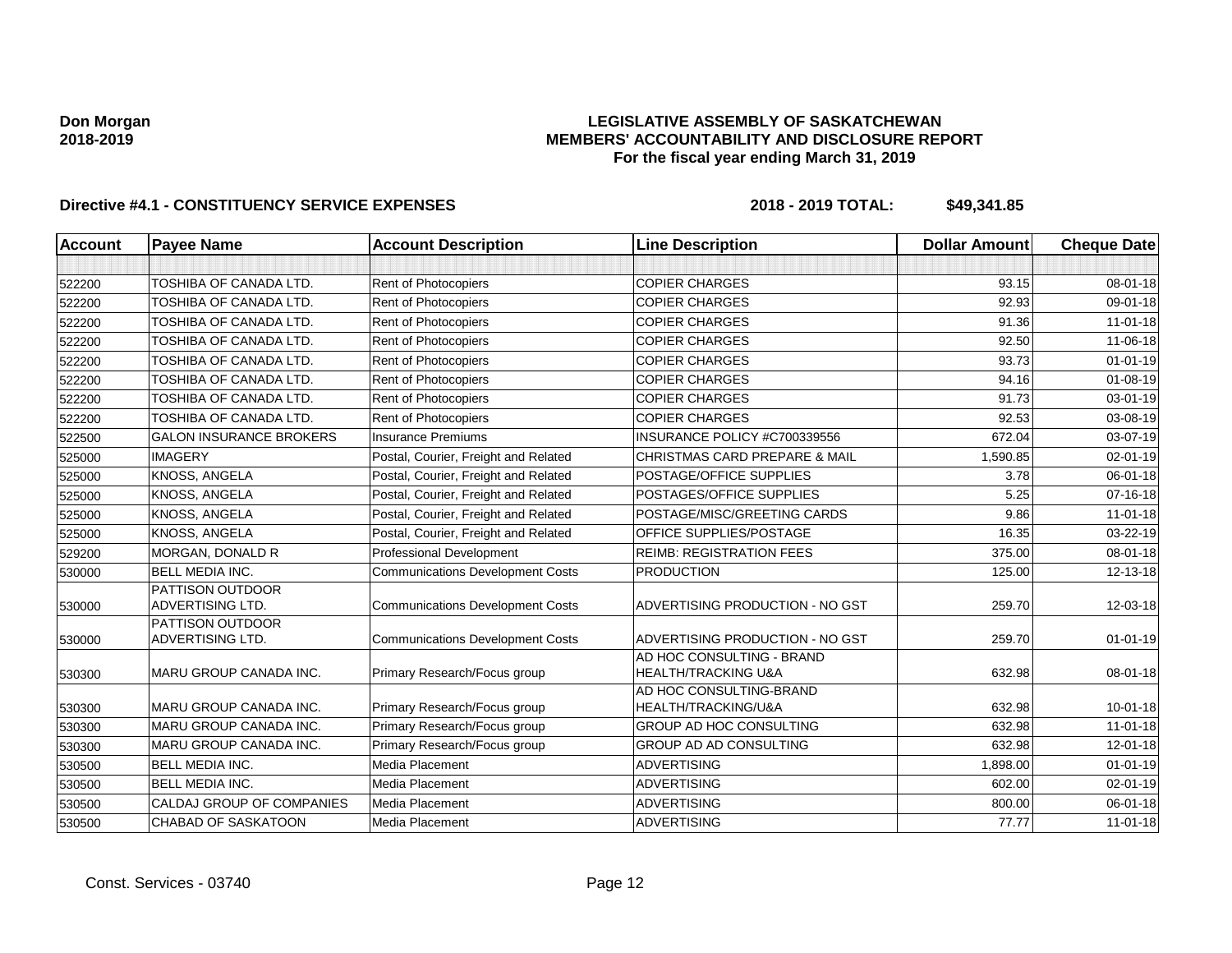### **LEGISLATIVE ASSEMBLY OF SASKATCHEWAN MEMBERS' ACCOUNTABILITY AND DISCLOSURE REPORT For the fiscal year ending March 31, 2019**

| Account | <b>Payee Name</b>                 | <b>Account Description</b> | <b>Line Description</b>           | <b>Dollar Amount</b> | <b>Cheque Date</b> |
|---------|-----------------------------------|----------------------------|-----------------------------------|----------------------|--------------------|
|         |                                   |                            |                                   |                      |                    |
| 530500  | <b>CREATIVE FIRE</b>              | Media Placement            | <b>ADVERTISING</b>                | 1,061.20             | 08-17-18           |
| 530500  | <b>CREATIVE FIRE</b>              | Media Placement            | <b>ADVERTISING</b>                | 2,316.03             | 12-01-18           |
| 530500  | <b>CREATIVE FIRE</b>              | Media Placement            | <b>ADVERTISING</b>                | 1,462.68             | 03-26-19           |
|         | <b>CREATIVE OUTDOOR</b>           |                            |                                   |                      |                    |
| 530500  | <b>ADVERTISING</b>                | Media Placement            | <b>ADVERTISING</b>                | 1,668.00             | $04 - 05 - 18$     |
|         | <b>PATTISON OUTDOOR</b>           |                            |                                   |                      |                    |
| 530500  | <b>ADVERTISING LTD.</b>           | Media Placement            | ADVERTISING - NO GST              | 1,500.00             | 12-03-18           |
|         | <b>PATTISON OUTDOOR</b>           |                            |                                   |                      |                    |
| 530500  | <b>ADVERTISING LTD.</b>           | Media Placement            | ADVERTISING - NO GST              | 750.00               | $01 - 01 - 19$     |
|         | <b>ROSEWOOD COMMUNITY</b>         |                            |                                   |                      |                    |
| 530500  | <b>ASSOCIATION</b>                | Media Placement            | <b>ADVERTISING</b>                | 45.00                | 09-01-18           |
|         | <b>ROSEWOOD COMMUNITY</b>         |                            |                                   |                      |                    |
| 530500  | <b>ASSOCIATION</b>                | <b>Media Placement</b>     | <b>ADVERTISING</b>                | 45.00                | 12-05-18           |
|         | ROSEWOOD COMMUNITY                |                            |                                   |                      |                    |
| 530500  | <b>ASSOCIATION</b>                | Media Placement            | <b>ADVERTISING</b>                | 45.00                | 03-07-19           |
|         | <b>SASKATCHEWAN GERMAN</b>        |                            |                                   |                      |                    |
| 530500  | COUNCIL INC.                      | Media Placement            | <b>ADVERTISING</b>                | 55.00                | 05-01-18           |
|         | <b>SASKATCHEWAN GERMAN</b>        |                            |                                   |                      |                    |
| 530500  | COUNCIL INC.                      | Media Placement            | <b>ADVERTISING</b>                | 110.00               | $11 - 13 - 18$     |
|         | <b>SASKATCHEWAN GERMAN</b>        |                            |                                   |                      |                    |
| 530500  | COUNCIL INC.                      | <b>Media Placement</b>     | <b>ADVERTISING</b>                | 55.00                | $01 - 01 - 19$     |
| 530500  | <b>SASKATOON CHILDREN'S CHOIR</b> | Media Placement            | <b>SCC PROGRAMMES ADVERTISING</b> | 40.00                | 12-01-18           |
|         | <b>SASKATOON EXPRESS</b>          |                            |                                   |                      |                    |
| 530500  | <b>NEWSPAPER</b>                  | <b>Media Placement</b>     | <b>ADVERTISING</b>                | 190.00               | 05-01-18           |
|         | <b>SASKATOON EXPRESS</b>          |                            |                                   |                      |                    |
| 530500  | <b>NEWSPAPER</b>                  | <b>Media Placement</b>     | <b>ADVERTISING</b>                | 190.00               | 06-01-18           |
|         | <b>SASKATOON EXPRESS</b>          |                            |                                   |                      |                    |
| 530500  | <b>NEWSPAPER</b>                  | Media Placement            | <b>ADVERTISING</b>                | 190.00               | 07-01-18           |
|         | <b>SASKATOON EXPRESS</b>          |                            |                                   |                      |                    |
| 530500  | <b>NEWSPAPER</b>                  | <b>Media Placement</b>     | <b>ADVERTISING</b>                | 44.17                | $07 - 01 - 18$     |
|         | <b>SASKATOON EXPRESS</b>          |                            |                                   |                      |                    |
| 530500  | <b>NEWSPAPER</b>                  | Media Placement            | <b>ADVERTISING</b>                | 190.00               | 08-01-18           |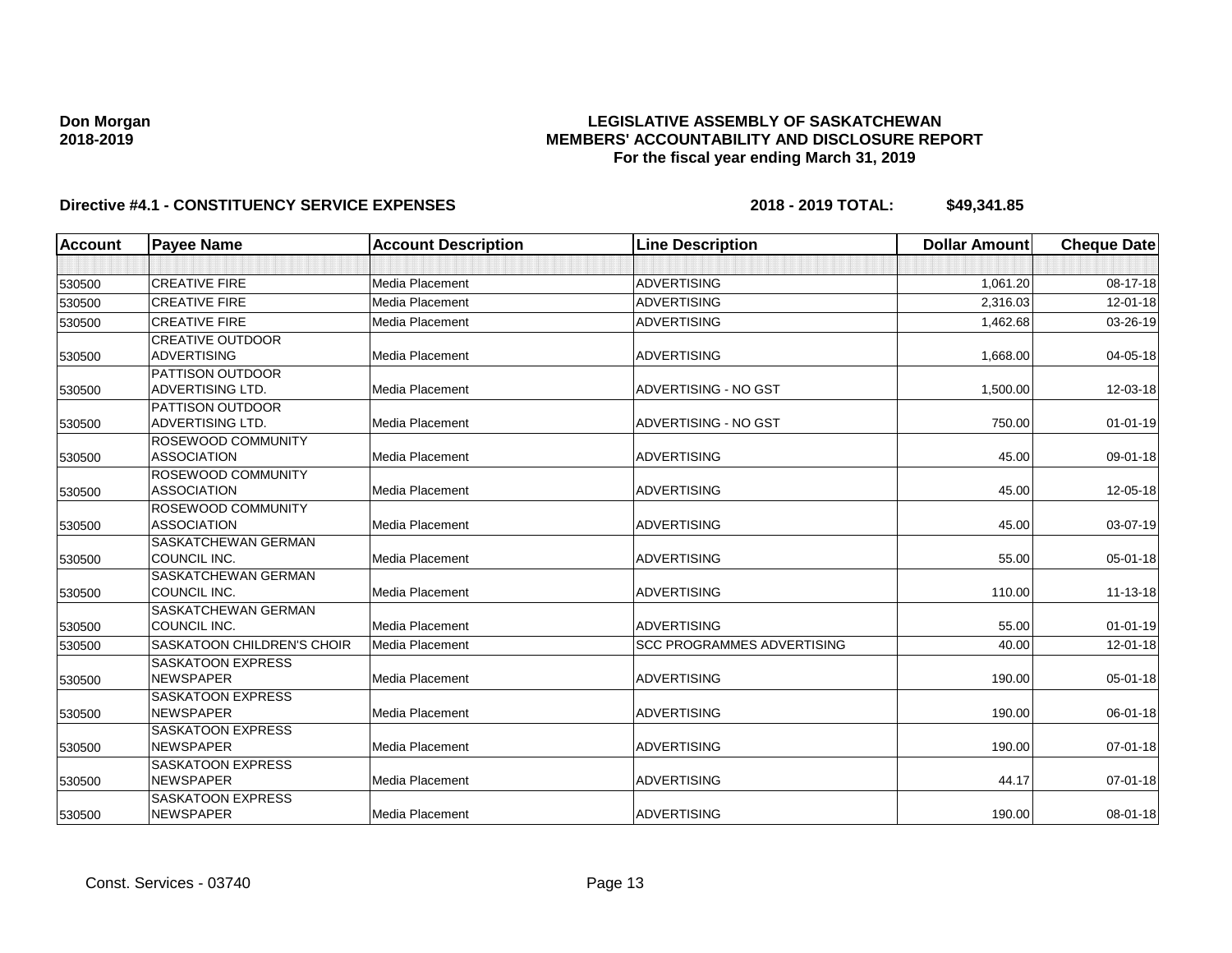### **LEGISLATIVE ASSEMBLY OF SASKATCHEWAN MEMBERS' ACCOUNTABILITY AND DISCLOSURE REPORT For the fiscal year ending March 31, 2019**

| <b>Account</b> | <b>Payee Name</b>                  | <b>Account Description</b>             | <b>Line Description</b>                  | <b>Dollar Amount</b> | <b>Cheque Date</b> |
|----------------|------------------------------------|----------------------------------------|------------------------------------------|----------------------|--------------------|
|                |                                    |                                        |                                          |                      |                    |
|                | <b>SASKATOON EXPRESS</b>           |                                        |                                          |                      |                    |
| 530500         | <b>NEWSPAPER</b>                   | Media Placement                        | <b>ADVERTISING</b>                       | 190.00               | 09-01-18           |
|                | <b>SASKATOON EXPRESS</b>           |                                        |                                          |                      |                    |
| 530500         | <b>NEWSPAPER</b>                   | <b>Media Placement</b>                 | <b>ADVERTISING</b>                       | 190.00               | $10 - 01 - 18$     |
|                | <b>SASKATOON EXPRESS</b>           |                                        |                                          |                      |                    |
| 530500         | <b>NEWSPAPER</b>                   | Media Placement                        | <b>ADVERTISING</b>                       | 190.00               | 11-01-18           |
|                | <b>SASKATOON EXPRESS</b>           |                                        |                                          |                      |                    |
| 530500         | <b>NEWSPAPER</b>                   | Media Placement                        | <b>ADVERTISING</b>                       | 190.00               | 12-01-18           |
|                | <b>SASKATOON EXPRESS</b>           |                                        |                                          |                      |                    |
| 530500         | <b>NEWSPAPER</b>                   | Media Placement                        | <b>ADVERTISING</b>                       | 190.00               | $01 - 01 - 19$     |
|                | <b>SASKATOON EXPRESS</b>           |                                        |                                          |                      |                    |
| 530500         | <b>NEWSPAPER</b>                   | Media Placement                        | <b>ADVERTISING</b>                       | 190.00               | 02-01-19           |
|                | <b>SASKATOON EXPRESS</b>           |                                        |                                          |                      |                    |
| 530500         | <b>NEWSPAPER</b>                   | <b>Media Placement</b>                 | <b>ADVERTISING</b>                       | 190.00               | 03-01-19           |
|                | <b>SASKATOON EXPRESS</b>           |                                        |                                          |                      |                    |
| 530500         | <b>NEWSPAPER</b>                   | <b>Media Placement</b>                 | <b>ADVERTISING</b>                       | 190.00               | 03-25-19           |
|                |                                    |                                        | OFFICE SUPPLIES/PROVINCIAL               |                      |                    |
| 530900         | <b>CORPORATE EXPRESS</b>           | <b>Promotional Items</b>               | <b>FLAGS/PINS</b>                        | 320.75               | 05-08-18           |
| 530900         | <b>IMAGERY</b>                     | <b>Promotional Items</b>               | <b>CHRISTMAS CARD PREPARE &amp; MAIL</b> | 2,226.00             | 02-01-19           |
| 530900         | <b>KNOSS, ANGELA</b>               | <b>Promotional Items</b>               | POSTAGE/MISC/GREETING CARDS              | 16.62                | $11-01-18$         |
| 530900         | <b>MORGAN, DONALD R</b>            | <b>Promotional Items</b>               | <b>REIMB: ADVERTISING</b>                | 55.00                | $10 - 05 - 18$     |
| 530900         | TREASURE HOUSE IMPORTS LTD.        | <b>Promotional Items</b>               | PROVINCIAL PINS                          | 780.00               | 03-13-19           |
|                |                                    | Deputy Minister/Ministry Head Business |                                          |                      |                    |
| 543201         | LEGISLATIVE FOOD SERVICE           | Expenses - Refreshments                | STUDENT DRINKS - NO GST                  | 22.26                | $12 - 01 - 18$     |
|                | <b>SASKATOON FASTPRINT LIMITED</b> |                                        |                                          |                      |                    |
| 550100         | PARTNERSHIP                        | <b>Printed Forms</b>                   | <b>BUSINESS CARDS</b>                    | 238.29               | 03-27-19           |
| 555000         | <b>BRAM LENS</b>                   | <b>Other Material and Supplies</b>     | <b>BOTTLED WATER</b>                     | 190.80               | $05 - 01 - 18$     |
|                |                                    |                                        | OFFICE SUPPLIES/PROVINCIAL               |                      |                    |
| 555000         | <b>CORPORATE EXPRESS</b>           | Other Material and Supplies            | <b>FLAGS/PINS</b>                        | 17.52                | 05-08-18           |
| 555000         | <b>KNOSS, ANGELA</b>               | Other Material and Supplies            | OFFICE SUPPLIES                          | 95.74                | $06 - 01 - 18$     |
| 555000         | <b>KNOSS, ANGELA</b>               | Other Material and Supplies            | OFFICE SUPPLIES                          | 872.40               | $07 - 16 - 18$     |
| 555000         | KNOSS, ANGELA                      | Other Material and Supplies            | <b>OFFICE SUPPLIES</b>                   | 45.02                | $11-01-18$         |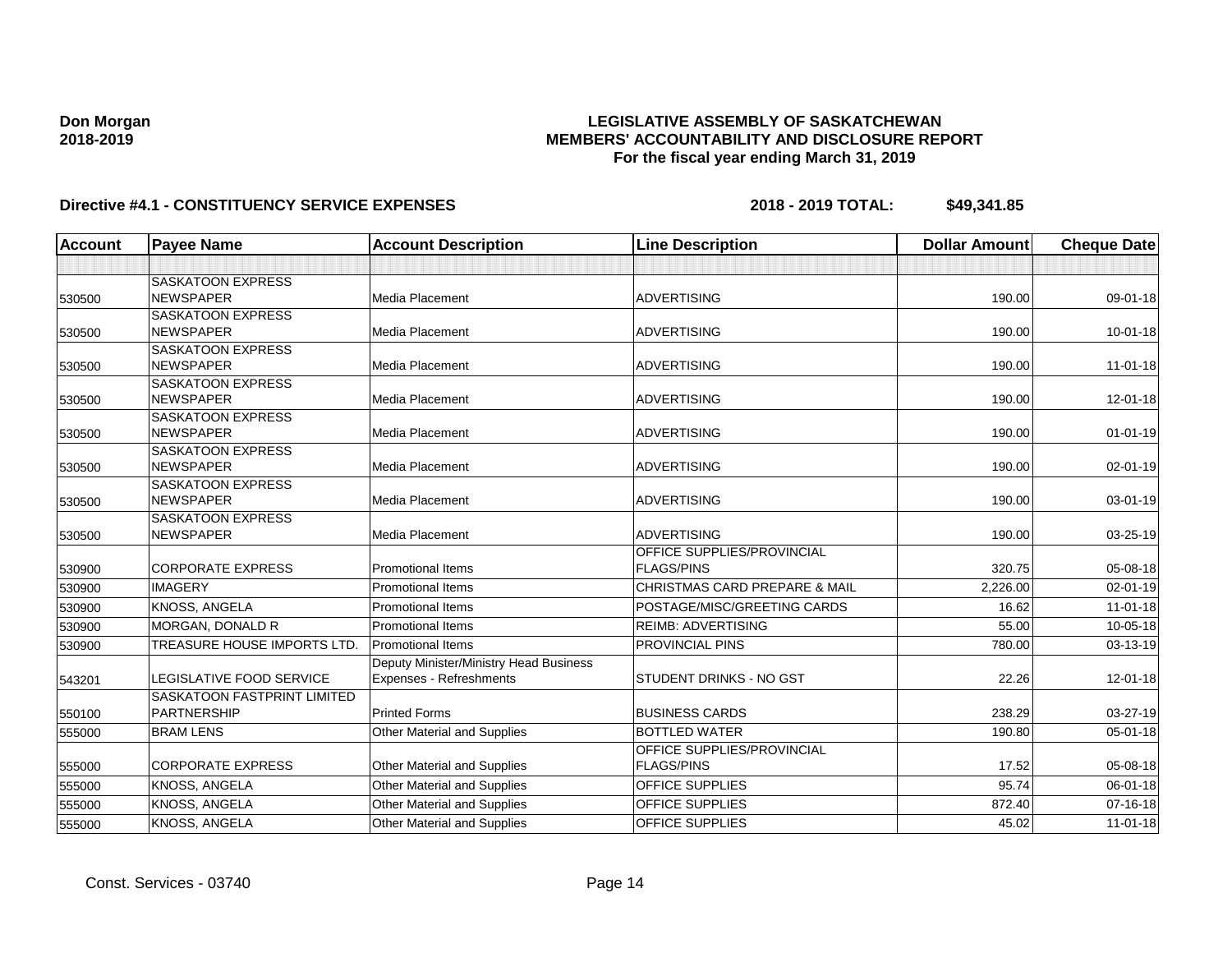### **LEGISLATIVE ASSEMBLY OF SASKATCHEWAN MEMBERS' ACCOUNTABILITY AND DISCLOSURE REPORT For the fiscal year ending March 31, 2019**

| <b>Account</b> | Payee Name            | <b>Account Description</b>  | <b>Line Description</b> | <b>Dollar Amount</b> | <b>Cheque Date</b> |
|----------------|-----------------------|-----------------------------|-------------------------|----------------------|--------------------|
|                |                       |                             |                         |                      |                    |
| 555000         | KNOSS, ANGELA         | Other Material and Supplies | <b>OFFICE SUPPLIES</b>  | 27.33                | 03-22-19           |
| 555000         | <b>SUPREME BASICS</b> | Other Material and Supplies | OFFICE SUPPLIES         | 197.56               | $01 - 17 - 19$     |
| 564600         | MORGAN, DONALD R      | Computer Software - Exp     | REIMB: ICLOUD SECURITY  | 129.76               | 03-22-19           |
|                |                       |                             |                         |                      |                    |
|                |                       |                             |                         |                      |                    |
|                |                       |                             |                         |                      |                    |
|                |                       |                             |                         |                      |                    |
|                |                       |                             |                         |                      |                    |
|                |                       |                             |                         |                      |                    |
|                |                       |                             |                         |                      |                    |
|                |                       |                             |                         |                      |                    |
|                |                       |                             |                         |                      |                    |
|                |                       |                             |                         |                      |                    |
|                |                       |                             |                         |                      |                    |
|                |                       |                             |                         |                      |                    |
|                |                       |                             |                         |                      |                    |
|                |                       |                             |                         |                      |                    |
|                |                       |                             |                         |                      |                    |
|                |                       |                             |                         |                      |                    |
|                |                       |                             |                         |                      |                    |
|                |                       |                             |                         |                      |                    |
|                |                       |                             |                         |                      |                    |
|                |                       |                             |                         |                      |                    |
|                |                       |                             |                         |                      |                    |
|                |                       |                             |                         |                      |                    |
|                |                       |                             |                         |                      |                    |
|                |                       |                             |                         |                      |                    |
|                |                       |                             |                         |                      |                    |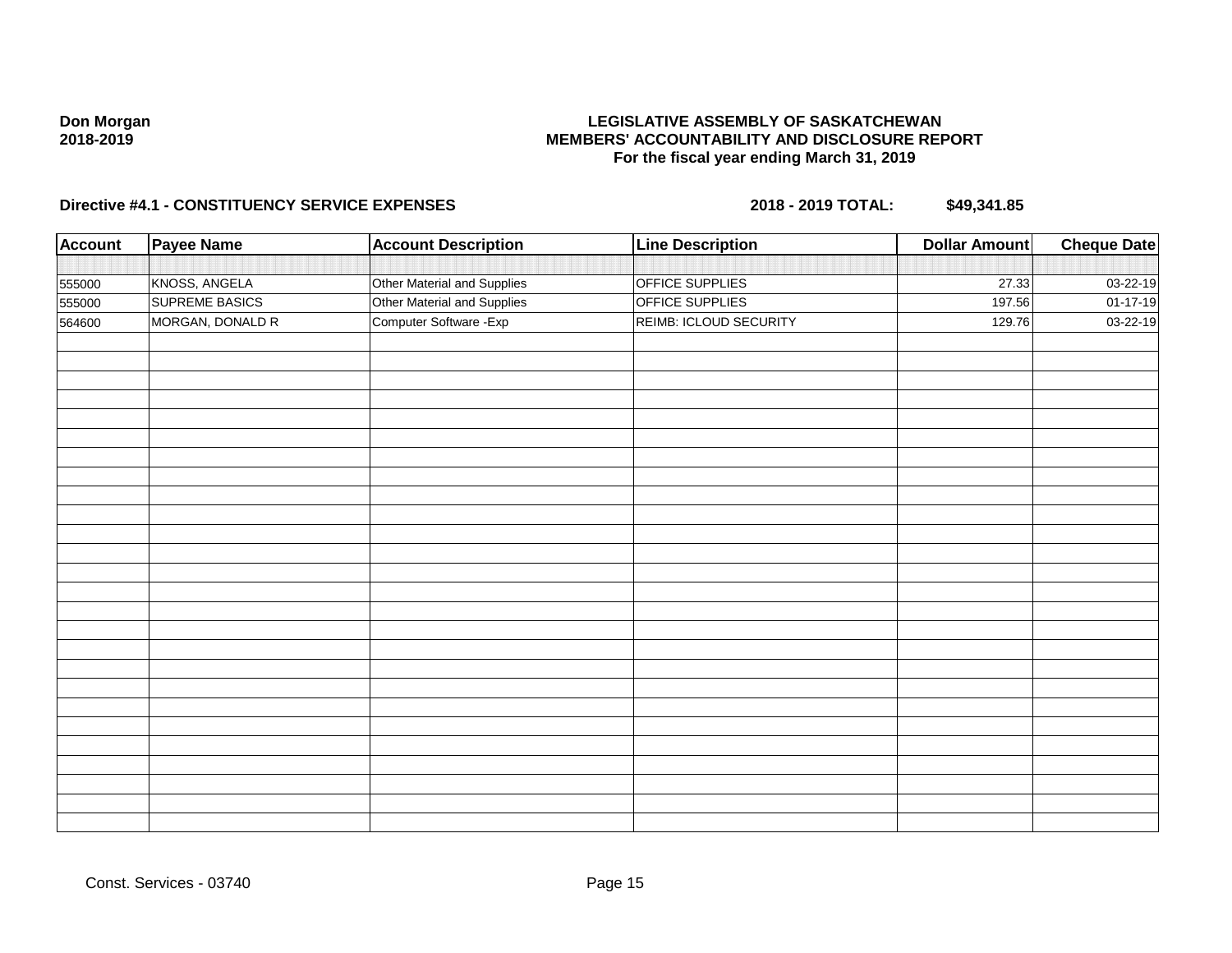### **LEGISLATIVE ASSEMBLY OF SASKATCHEWAN MEMBERS' ACCOUNTABILITY AND DISCLOSURE REPORT For the fiscal year ending March 31, 2019**

| <b>Account</b> | Payee Name | <b>Account Description</b> | <b>Line Description</b> | <b>Dollar Amount</b> | <b>Cheque Date</b> |
|----------------|------------|----------------------------|-------------------------|----------------------|--------------------|
|                |            |                            |                         |                      |                    |
|                |            |                            |                         |                      |                    |
|                |            |                            |                         |                      |                    |
|                |            |                            |                         |                      |                    |
|                |            |                            |                         |                      |                    |
|                |            |                            |                         |                      |                    |
|                |            |                            |                         |                      |                    |
|                |            |                            |                         |                      |                    |
|                |            |                            |                         |                      |                    |
|                |            |                            |                         |                      |                    |
|                |            |                            |                         |                      |                    |
|                |            |                            |                         |                      |                    |
|                |            |                            |                         |                      |                    |
|                |            |                            |                         |                      |                    |
|                |            |                            |                         |                      |                    |
|                |            |                            |                         |                      |                    |
|                |            |                            |                         |                      |                    |
|                |            |                            |                         |                      |                    |
|                |            |                            |                         |                      |                    |
|                |            |                            |                         |                      |                    |
|                |            |                            |                         |                      |                    |
|                |            |                            |                         |                      |                    |
|                |            |                            |                         |                      |                    |
|                |            |                            |                         |                      |                    |
|                |            |                            |                         |                      |                    |
|                |            |                            |                         |                      |                    |
|                |            |                            |                         |                      |                    |
|                |            |                            |                         |                      |                    |
|                |            |                            |                         |                      |                    |
|                |            |                            |                         |                      |                    |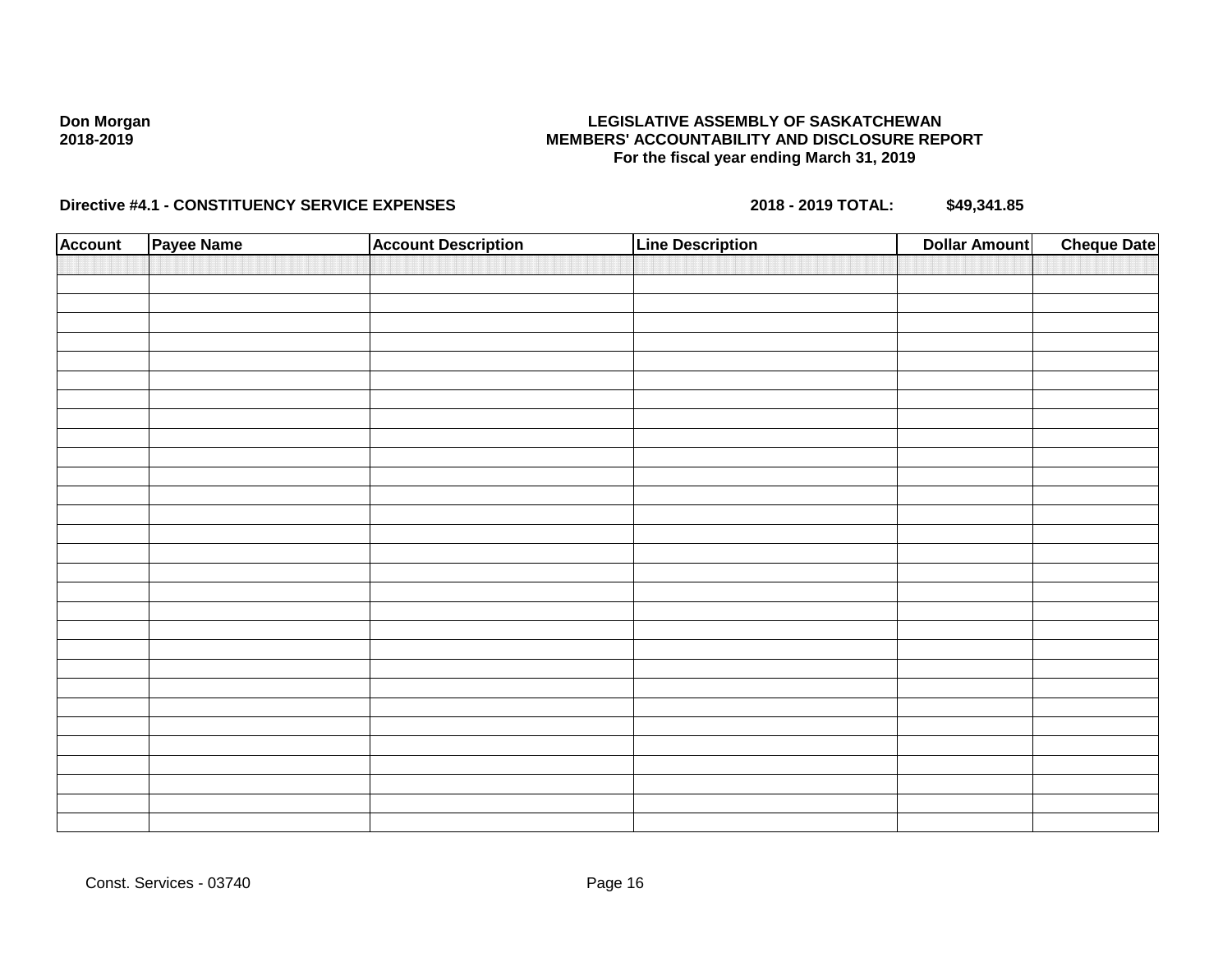### **LEGISLATIVE ASSEMBLY OF SASKATCHEWAN MEMBERS' ACCOUNTABILITY AND DISCLOSURE REPORT For the fiscal year ending March 31, 2019**

| <b>Account</b> | Payee Name | <b>Account Description</b> | <b>Line Description</b> | <b>Dollar Amount</b> | <b>Cheque Date</b> |
|----------------|------------|----------------------------|-------------------------|----------------------|--------------------|
|                |            |                            |                         |                      |                    |
|                |            |                            |                         |                      |                    |
|                |            |                            |                         |                      |                    |
|                |            |                            |                         |                      |                    |
|                |            |                            |                         |                      |                    |
|                |            |                            |                         |                      |                    |
|                |            |                            |                         |                      |                    |
|                |            |                            |                         |                      |                    |
|                |            |                            |                         |                      |                    |
|                |            |                            |                         |                      |                    |
|                |            |                            |                         |                      |                    |
|                |            |                            |                         |                      |                    |
|                |            |                            |                         |                      |                    |
|                |            |                            |                         |                      |                    |
|                |            |                            |                         |                      |                    |
|                |            |                            |                         |                      |                    |
|                |            |                            |                         |                      |                    |
|                |            |                            |                         |                      |                    |
|                |            |                            |                         |                      |                    |
|                |            |                            |                         |                      |                    |
|                |            |                            |                         |                      |                    |
|                |            |                            |                         |                      |                    |
|                |            |                            |                         |                      |                    |
|                |            |                            |                         |                      |                    |
|                |            |                            |                         |                      |                    |
|                |            |                            |                         |                      |                    |
|                |            |                            |                         |                      |                    |
|                |            |                            |                         |                      |                    |
|                |            |                            |                         |                      |                    |
|                |            |                            |                         |                      |                    |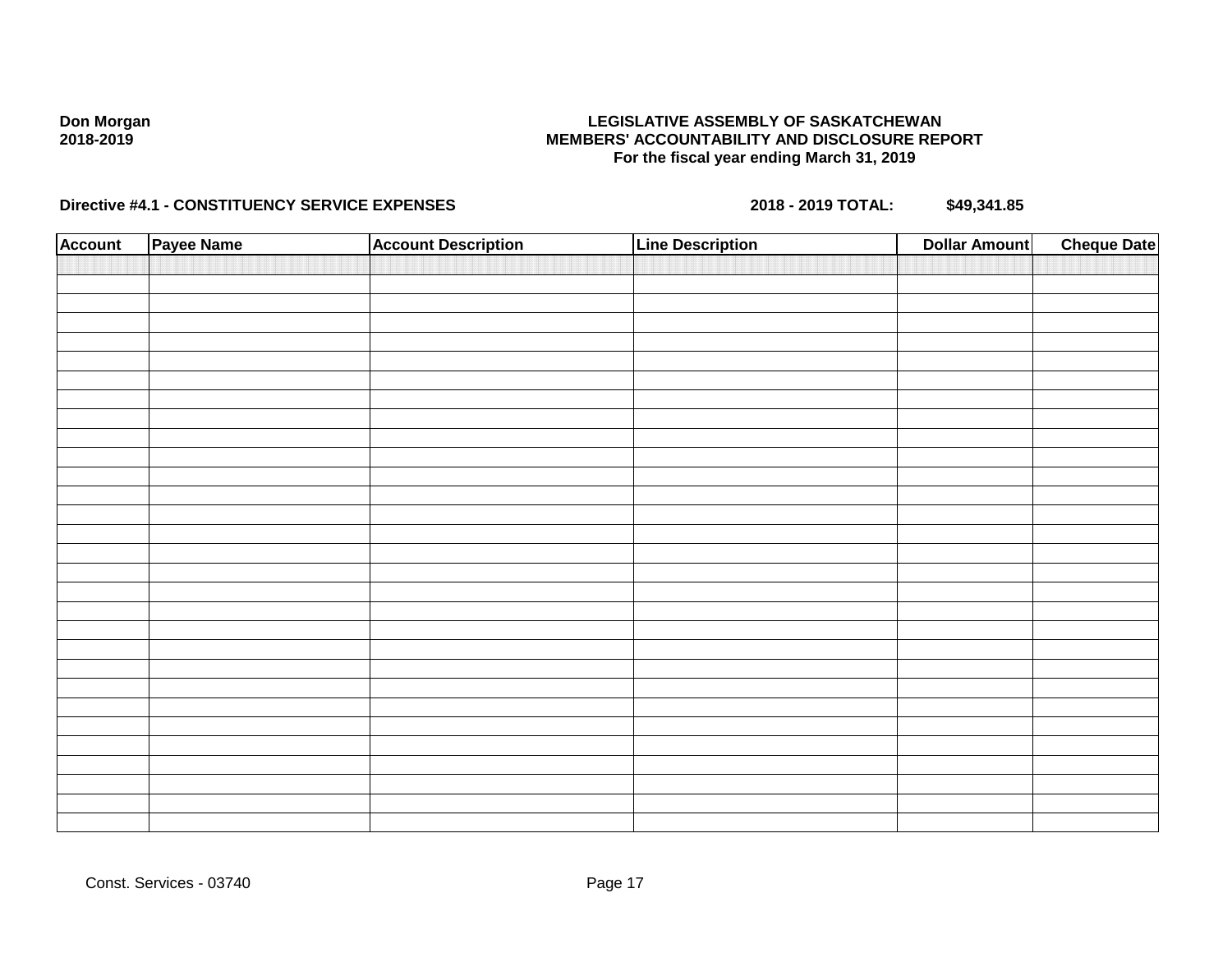### **LEGISLATIVE ASSEMBLY OF SASKATCHEWAN MEMBERS' ACCOUNTABILITY AND DISCLOSURE REPORT For the fiscal year ending March 31, 2019**

| <b>Account</b> | Payee Name | <b>Account Description</b> | <b>Line Description</b> | <b>Dollar Amount</b> | <b>Cheque Date</b> |
|----------------|------------|----------------------------|-------------------------|----------------------|--------------------|
|                |            |                            |                         |                      |                    |
|                |            |                            |                         |                      |                    |
|                |            |                            |                         |                      |                    |
|                |            |                            |                         |                      |                    |
|                |            |                            |                         |                      |                    |
|                |            |                            |                         |                      |                    |
|                |            |                            |                         |                      |                    |
|                |            |                            |                         |                      |                    |
|                |            |                            |                         |                      |                    |
|                |            |                            |                         |                      |                    |
|                |            |                            |                         |                      |                    |
|                |            |                            |                         |                      |                    |
|                |            |                            |                         |                      |                    |
|                |            |                            |                         |                      |                    |
|                |            |                            |                         |                      |                    |
|                |            |                            |                         |                      |                    |
|                |            |                            |                         |                      |                    |
|                |            |                            |                         |                      |                    |
|                |            |                            |                         |                      |                    |
|                |            |                            |                         |                      |                    |
|                |            |                            |                         |                      |                    |
|                |            |                            |                         |                      |                    |
|                |            |                            |                         |                      |                    |
|                |            |                            |                         |                      |                    |
|                |            |                            |                         |                      |                    |
|                |            |                            |                         |                      |                    |
|                |            |                            |                         |                      |                    |
|                |            |                            |                         |                      |                    |
|                |            |                            |                         |                      |                    |
|                |            |                            |                         |                      |                    |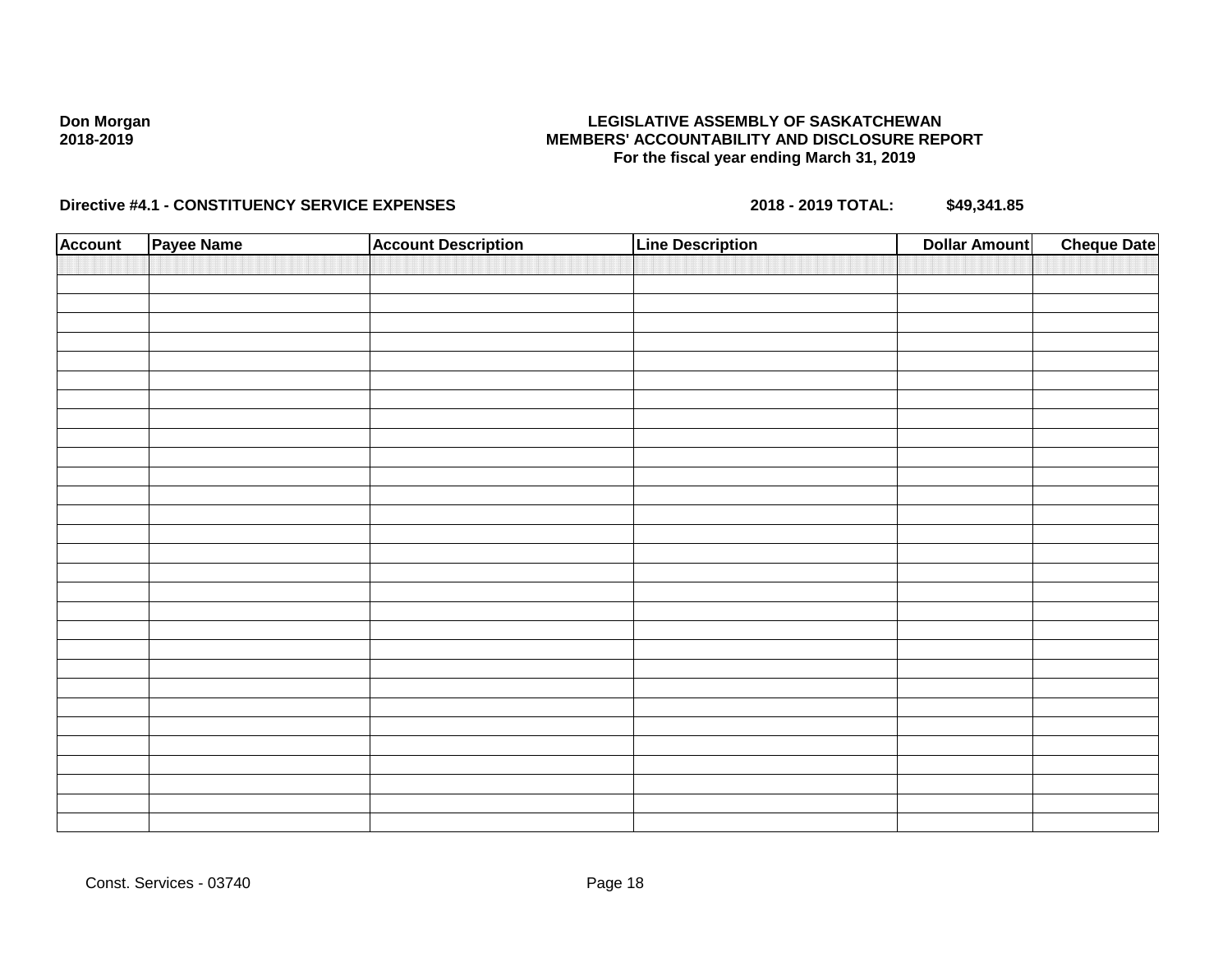#### **LEGISLATIVE ASSEMBLY OF SASKATCHEWAN MEMBERS' ACCOUNTABILITY AND DISCLOSURE REPORT For the fiscal year ending March 31, 2019**

| <b>Account</b> | ⊧ Name<br>⊪Paver | <b>Description</b><br>coun. | <b>Description</b><br>∟ine | Dollar<br>Amount | <b>Cheque</b><br><b>Date</b> |
|----------------|------------------|-----------------------------|----------------------------|------------------|------------------------------|
|                |                  |                             |                            |                  |                              |
|                |                  |                             |                            |                  |                              |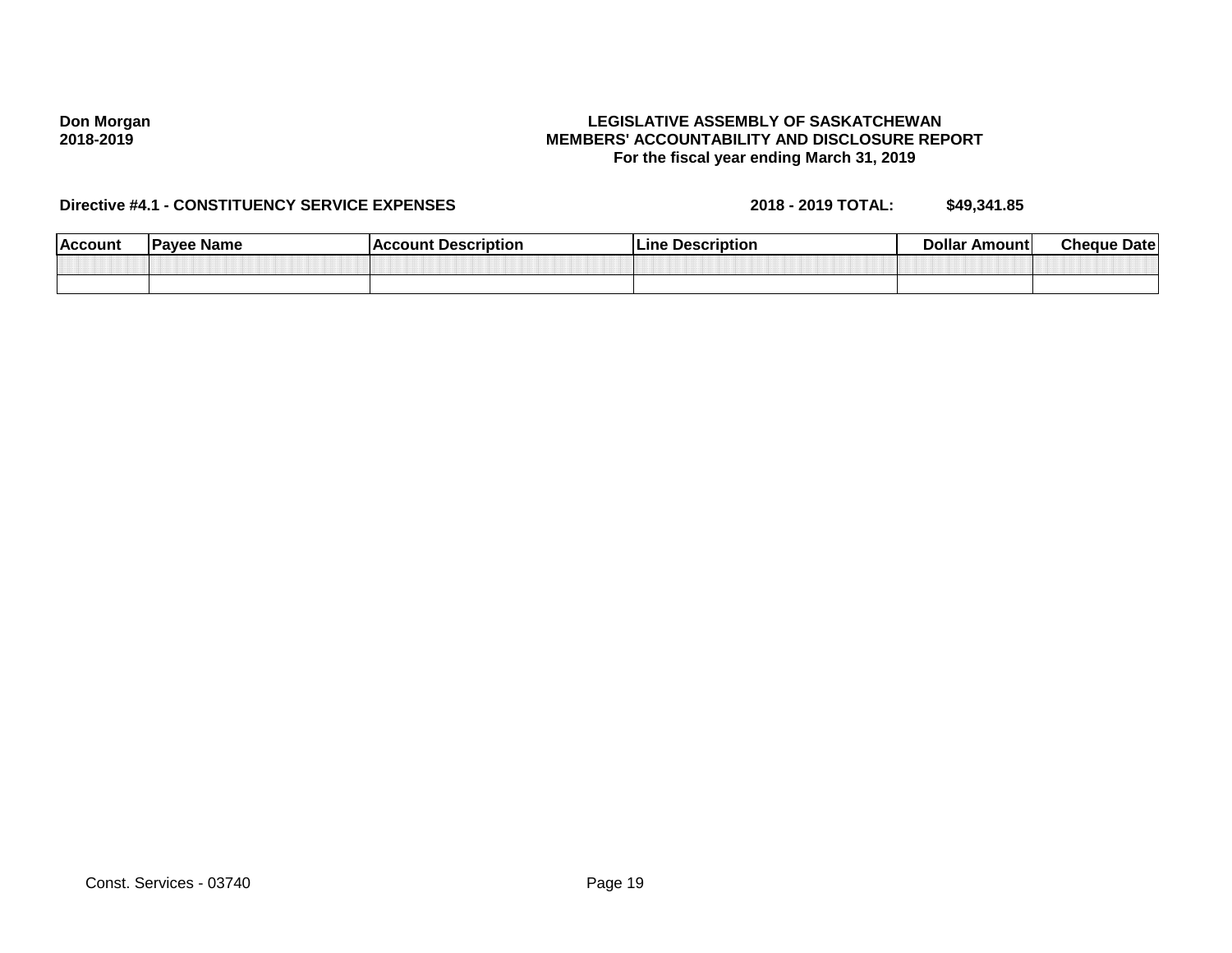### **LEGISLATIVE ASSEMBLY OF SASKATCHEWAN MEMBERS' ACCOUNTABILITY AND DISCLOSURE REPORT For the fiscal year ending March 31, 2019**

| <b>Account</b> | <b>Payee Name</b> | <b>Account Description</b>                    | <b>Dollar Amount</b> | <b>Cheque Date</b> |
|----------------|-------------------|-----------------------------------------------|----------------------|--------------------|
|                |                   |                                               |                      |                    |
| 513000         | KNOSS, ANGELA C   | Out-of-Scope Permanent                        | 2,000.00             | 04-24-18           |
| 513000         | KNOSS, ANGELA C   | Out-of-Scope Permanent                        | 2,000.00             | 05-08-18           |
| 513000         | KNOSS, ANGELA C   | Out-of-Scope Permanent                        | 2,000.00             | 05-23-18           |
| 513000         | KNOSS, ANGELA C   | Out-of-Scope Permanent                        | 2,000.00             | 06-05-18           |
| 513000         | KNOSS, ANGELA C   | Out-of-Scope Permanent                        | 2,000.00             | 06-13-18           |
| 513000         | KNOSS, ANGELA C   | Out-of-Scope Permanent                        | 2,000.00             | 06-27-18           |
| 513000         | KNOSS, ANGELA C   | Out-of-Scope Permanent                        | 2,000.00             | $07 - 11 - 18$     |
| 513000         | KNOSS, ANGELA C   | Out-of-Scope Permanent                        | 2,000.00             | 07-25-18           |
| 513000         | KNOSS, ANGELA C   | Out-of-Scope Permanent                        | 2,000.00             | 08-08-18           |
| 513000         | KNOSS, ANGELA C   | Out-of-Scope Permanent                        | 2,000.00             | 08-22-18           |
| 513000         | KNOSS, ANGELA C   | Out-of-Scope Permanent                        | 2,000.00             | 09-05-18           |
| 513000         | KNOSS, ANGELA C   | Out-of-Scope Permanent                        | 2,000.00             | 09-19-18           |
| 513000         | KNOSS, ANGELA C   | Out-of-Scope Permanent                        | 2,000.00             | 10-03-18           |
| 513000         | KNOSS, ANGELA C   | Out-of-Scope Permanent                        | 2,000.00             | 10-17-18           |
| 513000         | KNOSS, ANGELA C   | Out-of-Scope Permanent                        | 2,000.00             | $11 - 01 - 18$     |
| 513000         | KNOSS, ANGELA C   | Out-of-Scope Permanent                        | 2,000.00             | $11 - 14 - 18$     |
| 513000         | KNOSS, ANGELA C   | Out-of-Scope Permanent                        | 2,000.00             | 11-28-18           |
| 513000         | KNOSS, ANGELA C   | Out-of-Scope Permanent                        | 2,000.00             | $12 - 12 - 18$     |
| 513000         | KNOSS, ANGELA C   | Out-of-Scope Permanent                        | 2,000.00             | 12-27-18           |
| 513000         | KNOSS, ANGELA C   | Out-of-Scope Permanent                        | 2,000.00             | 01-09-19           |
| 513000         | KNOSS, ANGELA C   | Out-of-Scope Permanent                        | 2,000.00             | $01 - 23 - 19$     |
| 513000         | KNOSS, ANGELA C   | Out-of-Scope Permanent                        | 2,000.00             | 02-06-19           |
| 513000         | KNOSS, ANGELA C   | Out-of-Scope Permanent                        | 2,000.00             | $02 - 20 - 19$     |
| 513000         | KNOSS, ANGELA C   | Out-of-Scope Permanent                        | 2,000.00             | 03-06-19           |
| 513000         | KNOSS, ANGELA C   | Out-of-Scope Permanent                        | 2,000.00             | 03-20-19           |
| 513000         | KNOSS, ANGELA C   | Out-of-Scope Permanent                        | 4,997.68             | 04-03-19           |
| 519900         | None (Default)    | Change in Y/E Accrued Empl Leave Entitlements | $-415.38$            | 04-18-18           |
|                |                   |                                               |                      |                    |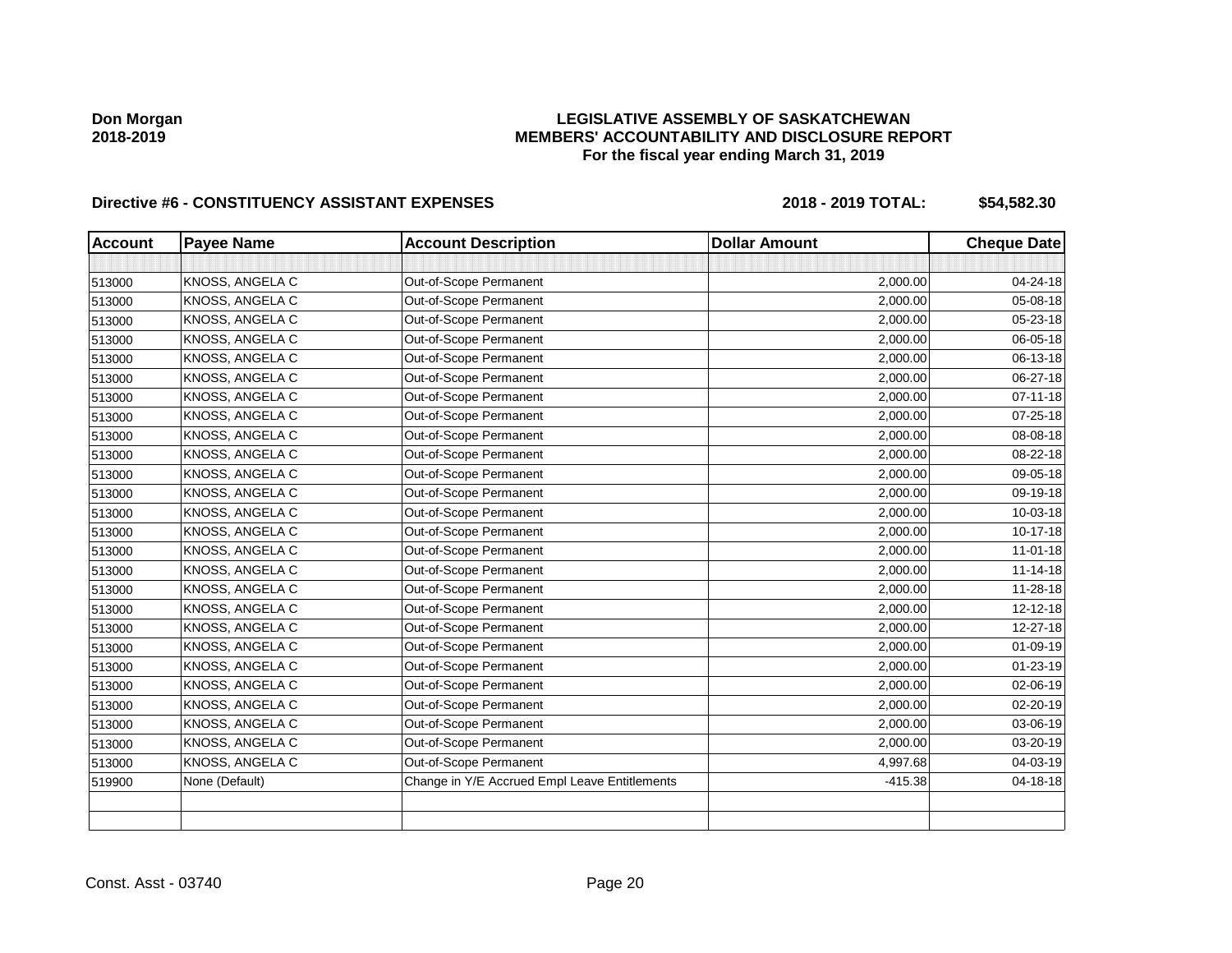### **LEGISLATIVE ASSEMBLY OF SASKATCHEWAN MEMBERS' ACCOUNTABILITY AND DISCLOSURE REPORT For the fiscal year ending March 31, 2019**

| <b>Account</b> | Payee Name | <b>Account Description</b> | <b>Dollar Amount</b> | <b>Cheque Date</b> |
|----------------|------------|----------------------------|----------------------|--------------------|
|                |            |                            |                      |                    |
|                |            |                            |                      |                    |
|                |            |                            |                      |                    |
|                |            |                            |                      |                    |
|                |            |                            |                      |                    |
|                |            |                            |                      |                    |
|                |            |                            |                      |                    |
|                |            |                            |                      |                    |
|                |            |                            |                      |                    |
|                |            |                            |                      |                    |
|                |            |                            |                      |                    |
|                |            |                            |                      |                    |
|                |            |                            |                      |                    |
|                |            |                            |                      |                    |
|                |            |                            |                      |                    |
|                |            |                            |                      |                    |
|                |            |                            |                      |                    |
|                |            |                            |                      |                    |
|                |            |                            |                      |                    |
|                |            |                            |                      |                    |
|                |            |                            |                      |                    |
|                |            |                            |                      |                    |
|                |            |                            |                      |                    |
|                |            |                            |                      |                    |
|                |            |                            |                      |                    |
|                |            |                            |                      |                    |
|                |            |                            |                      |                    |
|                |            |                            |                      |                    |
|                |            |                            |                      |                    |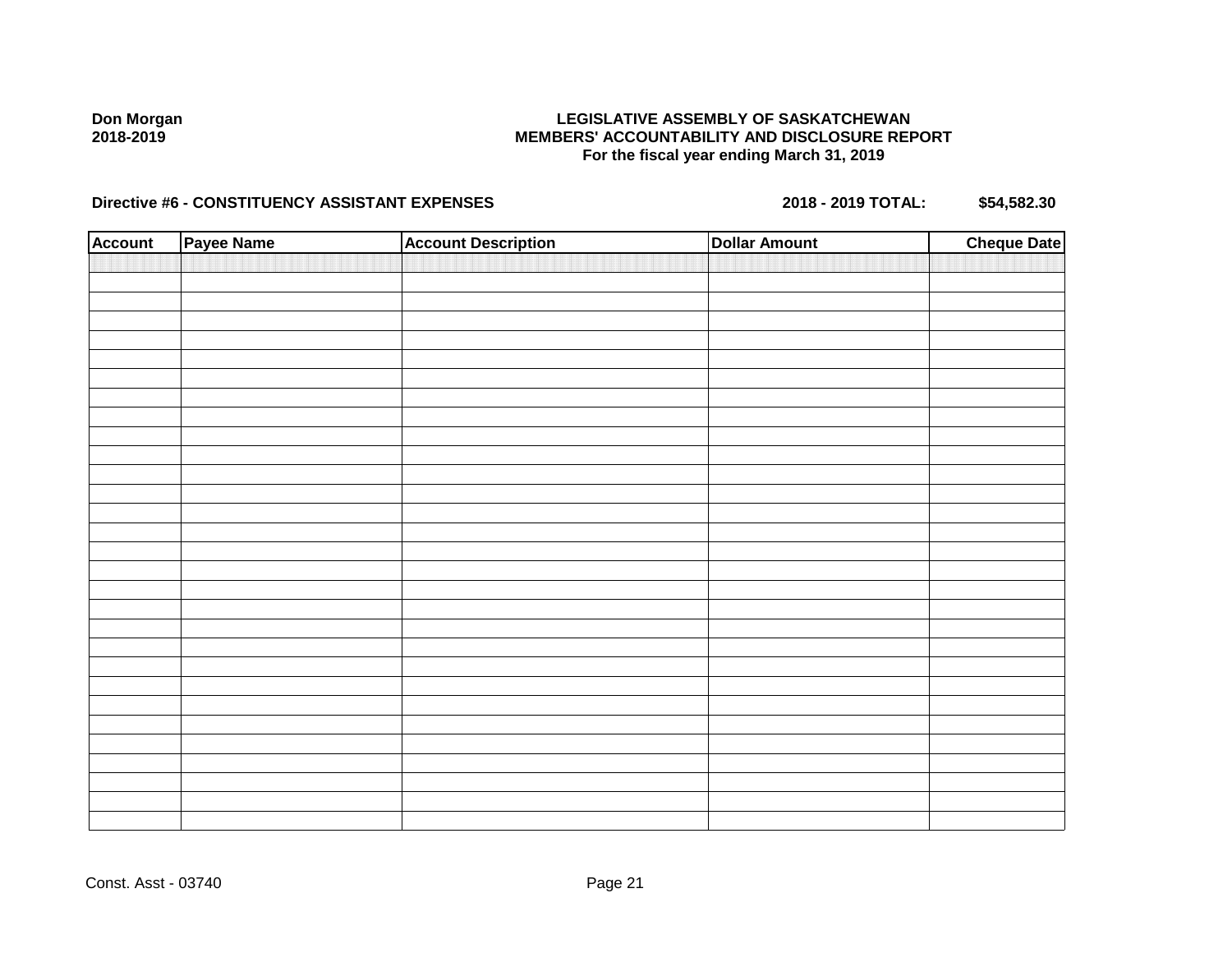### **LEGISLATIVE ASSEMBLY OF SASKATCHEWAN MEMBERS' ACCOUNTABILITY AND DISCLOSURE REPORT For the fiscal year ending March 31, 2019**

| <b>Account</b> | Payee Name | <b>Account Description</b> | <b>Dollar Amount</b> | <b>Cheque Date</b> |
|----------------|------------|----------------------------|----------------------|--------------------|
|                |            |                            |                      |                    |
|                |            |                            |                      |                    |
|                |            |                            |                      |                    |
|                |            |                            |                      |                    |
|                |            |                            |                      |                    |
|                |            |                            |                      |                    |
|                |            |                            |                      |                    |
|                |            |                            |                      |                    |
|                |            |                            |                      |                    |
|                |            |                            |                      |                    |
|                |            |                            |                      |                    |
|                |            |                            |                      |                    |
|                |            |                            |                      |                    |
|                |            |                            |                      |                    |
|                |            |                            |                      |                    |
|                |            |                            |                      |                    |
|                |            |                            |                      |                    |
|                |            |                            |                      |                    |
|                |            |                            |                      |                    |
|                |            |                            |                      |                    |
|                |            |                            |                      |                    |
|                |            |                            |                      |                    |
|                |            |                            |                      |                    |
|                |            |                            |                      |                    |
|                |            |                            |                      |                    |
|                |            |                            |                      |                    |
|                |            |                            |                      |                    |
|                |            |                            |                      |                    |
|                |            |                            |                      |                    |